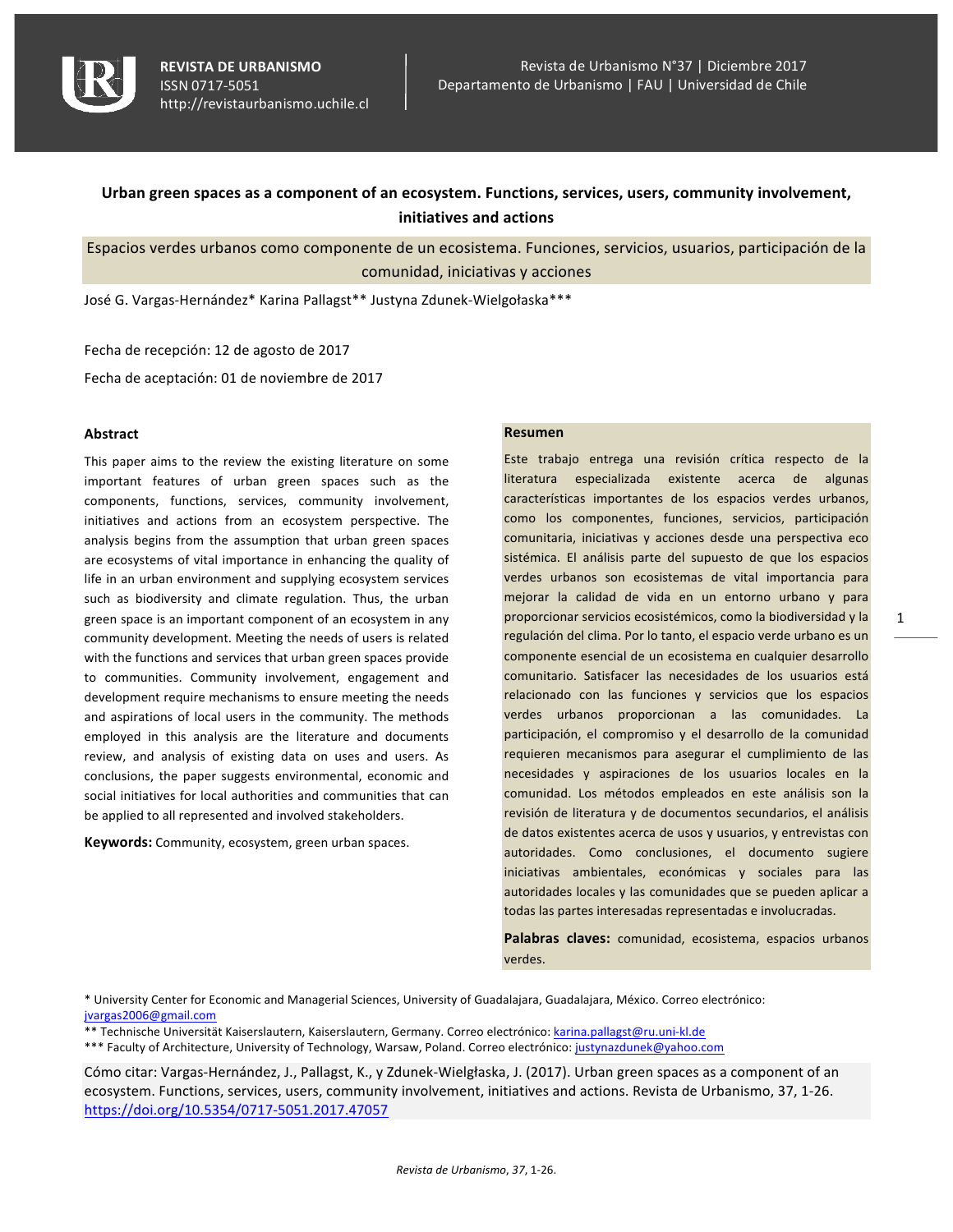#### **Introduction**

The history of life on earth is one of the living things surrounded by a natural environment which supplies water, fresh air, minerals, plants, vegetation, animals and all the fruits of nature, and so on to enjoy everyday life. However, these natural and environmental resources are not lasting forever and ever, must of them are contested spaced being either polluted jeopardized of being extinguished. Urban populations are facing ecologically vital threats from over urbanization, such as they are water and air pollution, agricultural and forest lands are urbanized with vegetation removal and ground water overdraft. The ecological dimension of urban green spaces considers the objective and subjective components of a place providing a supportive habitat of biological diversity.

The preservation, revitalization and expansion of urban green spaces considering the fast demographic growth of cities and agglomerations should be accompanied by citizens' participation on environmental, social, cultural and economic actions and objectives to promote bio economy in urban biodiversity and sustainable development. Citizens should be informed and motivated to participate in environmental, cultural and educational activities and become active in designing and planning of urban green spaces. However, public support and political involvement of citizens for urban green space development needs different actions. Public urban green spaces are accessible to and used by all the citizens. Arrangements of public activities and action on planned urban green spaces raise awareness amongst citizens of the city. For example, a public event can have the purpose to make users aware and educate them through experiencing and enjoying different activities organized in urban green spaces.

With growing urbanization, the pressure on urban green spaces will most likely increase. In 2014, 54 percent of the world's population were living in urban settings and it is projected to reach 70 percent by 2050 (United Nations Department of Economic and Social Affairs  $-$  Population Division 2014) By the year 2020, around 62 percent of world's population will live in urban areas covering 2% of world land space and consuming 75 percent of nature resources. By the year 2030, two thirds of urban area that will exist has to be built in sustainable

urban environments (United Nations Department of Economic and Social Affairs - Population Division, 2014).

In 1953, the seminal Report on Park Life carried out in twelve local authorities in Britain, recognized urban green spaces as a vital component of urban environment and their role in social renewal (Comedia and Demos 1995). The Urban Parks Programme was launched by the Heritage Lottery Fund and marked the attitudinal turnaround to create policy initiatives such as the Urban White Paper (Department of the Environment, 1996).

#### **Components of urban green spaces**

Urban green spaces are classified in different categories by size, spatial characteristics, geographic locations, uses, functions (Byrne & Sipe, 2010) service purposes, facilities, and property. According to our own interpretation urban green spaces can be classified in:

1. By the type of facilities and degree of naturalness, urban green spaces can be urban parks, nature parks, pocket parks, district parks, community parks, neighborhood parks, sporting fields, urban forests

2. By the activities occurring, urban green spaces can be cricket oval, skateboard park,

3. Bowling green.

4. By the agency managing the park can be national park, state park, city park

5. By the history of the park can be heritage rose garden

6. By the condition of the park, the land use history of the area, street-corner neighborhood park

7. By the types of users, landscaping and embellishments can be dog park, bike park or Chinese garden

8. By the philosophy behind can be recreation reserve or civic square. (Authors own interpretation).

Urban green spaces are important components in any community development, be it adjacent to housing, business, leisure areas, etc. Components of urban green areas are vegetation, water, accessibility, services of shelters, toilets, seating, playgrounds and sport areas, events and activities, environmental quality conditions and resources such as lighting, safety, litter bins, friendly staff, artistic features and artifacts such as sculptures, etc. The quality assessment of green spaces is measured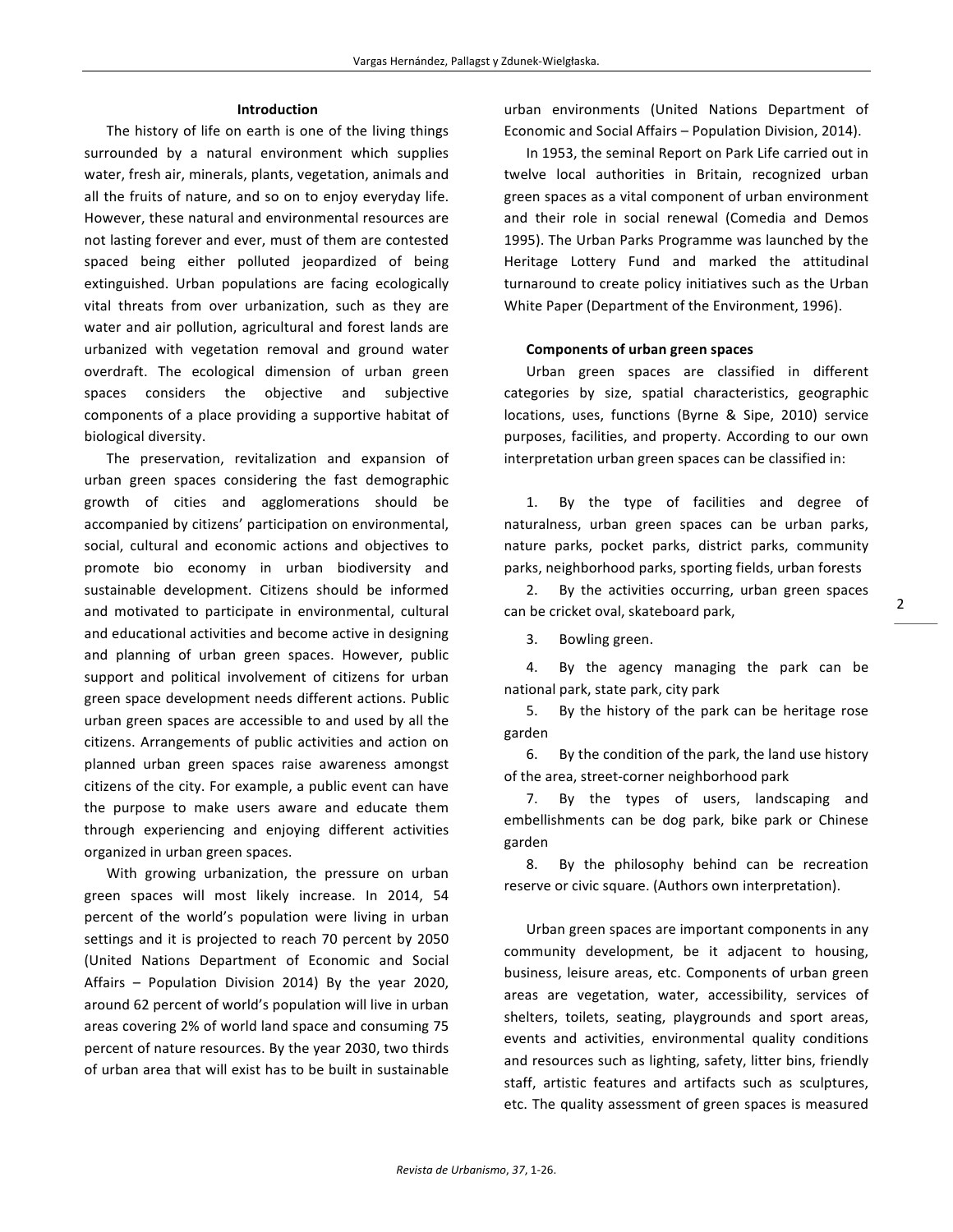by some factors such as infrastructure, vegetation, accessibility, security, equipment. Conditions that favor the use of urban green spaces are the distance walking time (Herzele & Wiedeman, 2003), location and distribution, easy access, proximity. Environmental enhancement makes urban green spaces of more quality and attractive by promoting inward investments, increasing the land value and economic stimulation of the community.

Urban green spaces are urban areas which were natural or semi natural ecosystems that were converted on urban spaces by human influence (Bilgili & Gökyer, 2012). Urban green spaces are public and private open spaces in urban areas primarily covered by vegetation, which are active or passive recreation or indirectly positive influence on the urban environment available for the users (Tuzin, Leeuwen, Rodenburg & Peter, 2002). Urban green spaces provide sustainable diverse places where, according to the classic report Park Life: "people will find a sense of continuity, of relief from the pressure of urban living, places to be in touch with the natural cycle of the seasons and of wildlife and also places to meet and celebrate with others" (Comedia and Demos, 1995, p. 20).

Various types of urban green spaces can be found. The mixed community green space for instance is defined as the mix of overall community-level green spaces that significantly affect land surface temperature. However, there is inequitable distribution of heat and thermal discomfort (Huang, Zhou & Cadenasso, 2011). Mixed neighborhood green space is a mixed area of grass, trees and vegetation.

Urban green spaces have different forms and types of open spaces, community parks and gardens, landscapes areas. Some types of urban green spaces are formal green space, informal green space, natural green space, children's space, public participation, active sports space, recreation activities, and further land management policies. Urban green spaces exist in a variety of types, structures and shapes. Urban green spaces include public parks, reserves, sporting fields, streams, river banks and other riparian areas, greenways, walkways and trails, community shared gardens, street trees and bushes, nature conservation areas, and less conventional spaces such as green walls, green alleyways and cemeteries (Roy, Byrne & Pickering, 2012).

The broader notion of green space connotes turf grass-related residential, commercial and institutional surfaces and public facilities such as parks and playing fields. Turf grass is associated with the notion of green space that connotes turf-related surfaces as residential, commercial and institutional lawns and turf surfaces.

Urban green spaces connect the urban and the nature while caring for the environment, social and economic elements. Public forests and green roofs in public and community buildings, and vacant and derelict land also provide ecosystem services. Productive land use ensures long-term regeneration initiative to use properly if green spaces for economic revenue by implementing sustainable urban initiatives such as drainage schemes. Green spaces include wilder, woodland-type and untamed elements.

Urban green space is of high value for communities. They can be considered as a continuum without fences, hierarchies and horizontally maintained at the same level community oriented service and use-oriented approach. Green spaces are the spirit of the community. Urban green spaces are a focal point for communities (Greenspace 2007). Urban green spaces contribute to build a sense of community among residents being more likely to enjoy strong social ties. Green spaces promote interaction between people; develop social ties and community cohesion. Greenness in neighborhood is one of the most important predictor of neighborhood satisfaction (Van Herzele & de Vries, 2011).

# 1. Literature review: Ecosystems functions of **urban green spaces and services for citizens**

As explained above, urban green spaces consist of a variety of components. This part will offer a profound insight into two aspects regarding the functionality of urban green spaces: firstly, ecosystems services will be explored; secondly, the manifold roles provided by urban green spaces for citizens will be scrutinized.

### 1.1 **Ecosystem functions of urban green spaces**

All types of green space are associated with heat stress, urban heat islands and air pollution reductions. Green space density as the relative tree cover affects the relationship between green space and the mitigation of air pollution (Baik, Kwak, Park & Ryu, 2012; Tsiros, Dimopoulos, Chronopoulos & Chronopoulos, 2009).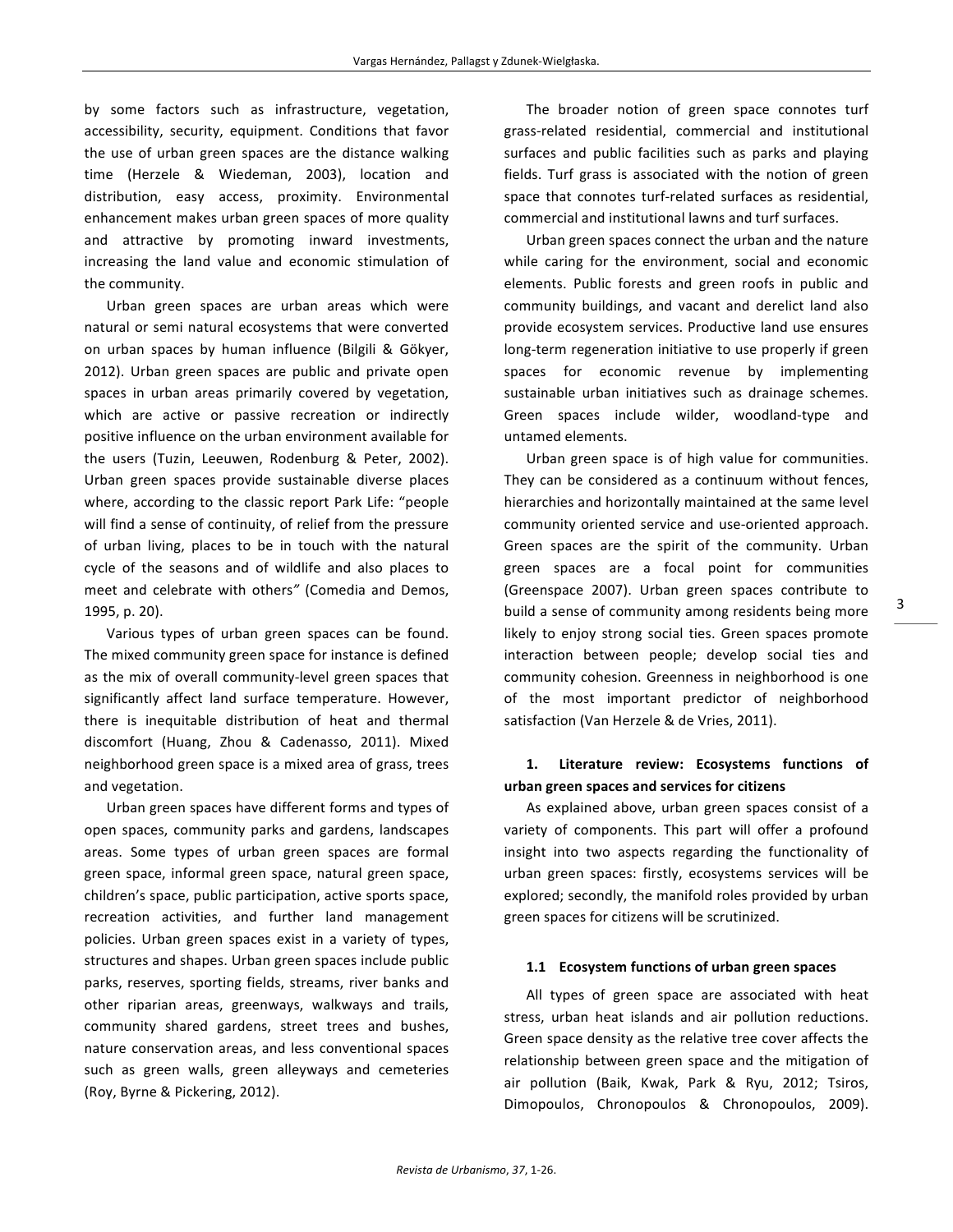Community green spaces are associated to lower exposure of air pollution at the household level (Dadvand et al. 2012). Greening have different impacts on heat and air pollution (Alonso et al., 2011; Nowak et al., 2014), on individual and household-level exposure to air pollution (Dadvand et al., 2012; Maher, Ahmed, Davison, Karloukovski & Clarke, 2013). Reductions of air pollution from green space are insignificant relative to urbanbased emissions. Wind increases heat and air pollution mitigating effects of green spaces.

Urban green spaces are ecosystems of vital importance in enhancing the quality of life in an urban environment. Urban green spaces supply ecosystem services such as biodiversity, climate regulation. Urban green spaces are essential for the quality of life, health and well-being of citizens. Urban green spaces are critical for protecting wildlife, watersheds, meads vegetation; provide air quality for a dense urban environment and recreational activities. Cool islands in dense urban areas can be provided between spaced green spaces. Dense green space is more effective in preventing nitrogen runoff, untreated human and industrial waste, toxic materials, and debris. Urban green spaces provide ecosystem services that can improve conditions of environment, pollution and congestion of metropolitan areas. 

Green spatial connectivity and density are associated to the cooling and pollution-mitigating capacity of the diversity of urban green space types and connected green path corridors. Green space density is described as the tree canopy cover (Feyisa, Dons & Meilby, 2014); the relative percentage of vegetation (Ng, Chen, Wang & Yuan, 2012). Green spaces-cover patterns, densities and balance affect the urban heat island (Dobrovolný, 2013; Kong, Yin, James, Hutyra & He, 2014; Lin, Wu, Zhang, & Yu, 2011). Density and size of green space are highly interrelated and multi-scale dependent with configuration. Greener spaces are cooler than non-green and contribute to lower ambient temperatures (Srivanit & Hokao, 2013). 

There is a significant association between increased density and cooling effects of green spaces (Dobrovolný, 2013; Feyisa et al., 2014; Hart & Sailor, 2009; Ng et al., 2012; Perini & Magliocco, 2014; Vidrih & Medved, 2013; Weber, Haase, & Franck, 2014; Zhang, Lv & Pan, 2013). The cooling range of green spaces into surroundings is

influenced by the building density, arrangements and heights (Li, Zhou, Ouyang, Xu & Zheng, 2012; Zoulia, Santamouris & Dimoudi, 2009). Urban greening density is suggested to become optimal at 50 or more percent coverage (Ng et al., 2012). Urban greening initiatives are insufficient for achieving air quality and climate. Greening reduces heat stress and related illness (Bassil et al., 2010).

Urban green spaces can be linked as wildlife corridors to facilitate the movement of fauna preventing fragmentation and isolation of wildlife (Hale et al., 2012; Rouquette et al., 2013). Urban green spaces are the home of many species including those that are rare and threatened and the habitat for pollinators. More urban green spaces sustain more wildlife and biodiversity providing a more favorable habitat, therefore requiring more protection from human interference (Cornelis & Hermy, 2004; Fuller, Tratalos, & Gaston, 2009; Schwartz, Jurjavcic, & O'Brien, 2002; Baldock et al., 2015). Creation, protection and development of urban green spaces is a relevant element of sustainable urban development.

Urban green spaces have an impact on human thermal comfort and air quality in human health (Cohen, Potchter & Matzarakis, 2012; Nowak, Hirabayashi, Bodine & Greenfield, 2014; Weber et al., 2014). Comparisons of the impact of green space types and scales air quality and heat show that larger predominance of trees mitigates urban heat islands, provides thermal comfort and improves air quality. Green spaces reduce urban heat islands and air pollution improving air quality in urban settings (Bowler, Buyung-Ali, Knight & Pullin, 2010). Community-level air quality depends on tree population (Morani, Nowak, Hirabayashi & Calfapietra, 2011).

Communities green spaces are associated with reduced household pollution material exposure (Dadvand et al., 2012). Vegetation density in green spaces is associated with pollution mitigation (Escobedo & Nowak, 2009; Nowak et al., 2014; Nowak, Greenfield, Hoehn & Lapoint, 2013; Tallis, Taylor, Sinnett & Freer-Smith, 2011; Tiwary et al., 2009; Tsiros et al., 2009; Yin, Shen, Zhou, Zou, Che & Wang, 2011). Bushes instead of trees may retain more pollution particles and reduce concentrations (Wania, Bruse, Blond & Weber, 2012). Diversity of tree species of evergreen, conifer and deciduous tree species has complementary air-pollution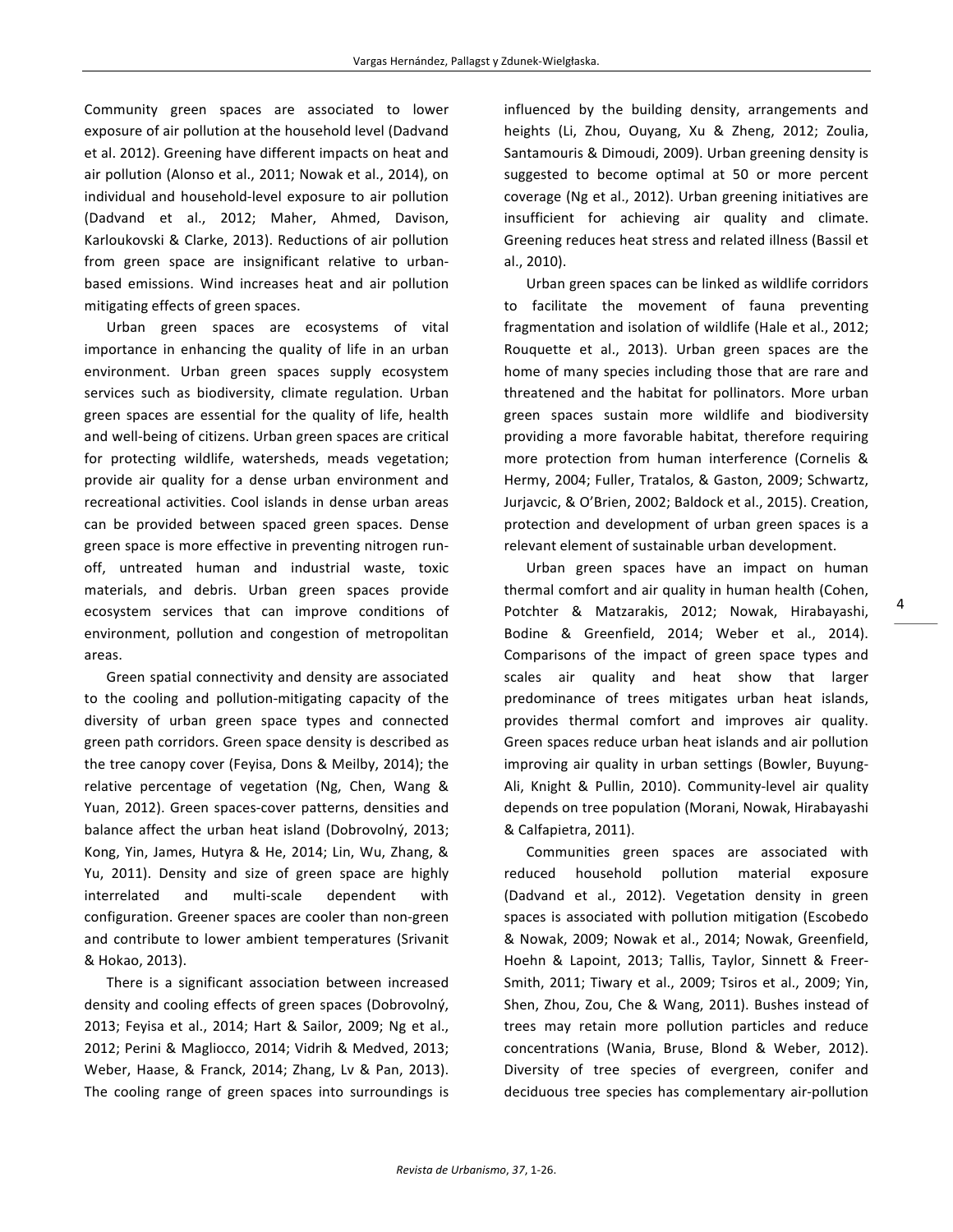uptake patterns and provide maximum air-quality improvements (Manes et al., 2012). Trees and shrubs are more effective in removing pollutants than herbaceous perennials (Rowe, 2011).

A diversity of evergreen and conifers tree species provides complementary air-pollution mitigation. Coniferous trees are the best for capturing pollutant material (Tallis et al., 2011; Tiwary et al., 2009) and the evergreen more than deciduous trees in green spaces provide more cooling and below the neutral comfort conditions in winter (Cohen et al., 2012; Zhang et al., 2013). Evergreen and deciduous tree remove more atmospheric 03 (Alonso et al., 2011) than coniferous.

The cooling capacity of green spaces is affected by multiple variables such as density, size and shape associated to increase of air quality. Urban green spaces reduce heat, ozone and ultraviolet (UV) radiation and improve air quality (Bowler et al., 2010; Konijnendijk, Annerstedt, Nielsen & Maruthaveeran, 2013; Roy et al., 2012). Absorbing pollutants improve air quality. Research based on modeling has weak evidence that capturing pollutants and particles by urban green spaces improve air quality (Konijnendijk et al., 2013). Wong, Greenhalgh, Westhorp, Buckingham and Pawson (2013) reviewed the evidence of the relationship between green spaces, heat and air quality considering variables such as green space type, climate, method, etc. Building orientation and heights affect cooling and air quality from green spaces.

Urban green spaces reduce the UHI effect by cooling the air on average 1oC and providing shade. Cooling is influenced by plant type, green patch size and density, temperature and wind (Armson, Stringer & Ennos, 2012; Cao, Onishi, Chen & Imura, 2010; Feyisa et al., 2014; Fintikakis et al., 2011; Fröhlich & Matzarakis, 2013; Gaitani et al., 2011; Konijnendijk et al., 2013; Lafortezza, Carrus, Sanesi, & Davies, 2009; Oliveira, Andrade & Vaz, 2011; Onishi, Cao, Ito, Shi & Imura, 2010; Vidrih & Medved, 2013). Many characteristics of green spaces affect the cooling capacity such as size, cover, shape, density, spacing, etc.

Green space scale is the area or size of green space including a single and multiple sites. The green area impact scale is including the site and the adjacent nongreen areas. The percent covered green space (PLAND) equals the sum of the areas (m2) of a specific land-cover class divided by total landscape area, multiplied by 100

(Herold, Liu, & Clarke, 2003). There is a strong association between the size of green space and the cooling effects (Cao et al., 2010; Chen, Yao, Sun & Chen, 2014; Feyisa et al., 2014; Hart & Sailor, 2009; Li et al., 2012; Onishi et al., 2010; Susca, Gaffin & Dell'Osso, 2011; Weber et al., 2014). Size of the green space affects the urban cooling island because the cool air built up and emitted from the center (Vidrih & Medved, 2013) and it is stronger during the summer (Chen et al., 2014; Li et al., 2012; Onishi et al., 2010; Susca et al., 2011).

Increased community green space is related with lower surface and air temperatures and reduced air pollution. Studies are consistent in finding low temperature and reduce air temperature in urban green spaces (Bowler et al., 2010). Average temperatures are lower inside the urban green spaces confirming their impact on urban heat (Yu & Hien 2005). Mature trees remain relatively cool on urban climate in contrast to non-green impervious surfaces by providing shade, thermal comfort, reduction of air temperature and relief from heat island effects (Hwang, Lin & Matzarakis, 2011; Lynn et al., 2009; Meier & Scherer, 2012; Park, Hagishima, Tanimoto & Narita, 2012; Roy et al., 2012; Shashua-Bar, Tsiros & Hoffman, 2012).

Temperature differences between green and nongreen spaces are greater during the hot periods of the day (Doick, Peace & Hutchings, 2014; Hamada, Tanaka & Ohta, 2013). The cooling effects are greater during the hottest temperature time (Bowler et al., 2010; Cao et al., 2010; Cohen et al., 2012; Hamada & Ohta, 2010; Hwang et al., 2011; Meier & Scherer, 2012; Oliveira et al., 2011; Park et al., 2012; Sung, 2013; Zhang et al., 2013).

Changes in surface temperatures from green space are related with urban heat islands but are not indicators of thermal comfort improvement and heat stress reduction. Higher land surface temperature is significantly associated with lower income communities with larger ethnic minorities and older adults (Huang et al., 2011). Increased green spaces increase energy flows while decreasing land surface temperatures (Li et al., 2012; Zhou, Huang & Cadenasso, 2011).

Air temperatures in warm humid climates are significantly cooler within the urban green spaces (Oliveira et al., 2011) when compared to non-green areas (Armson et al., 2012; Vidrih & Medved, 2013). Humidity tends to be higher in urban green areas than in inhabited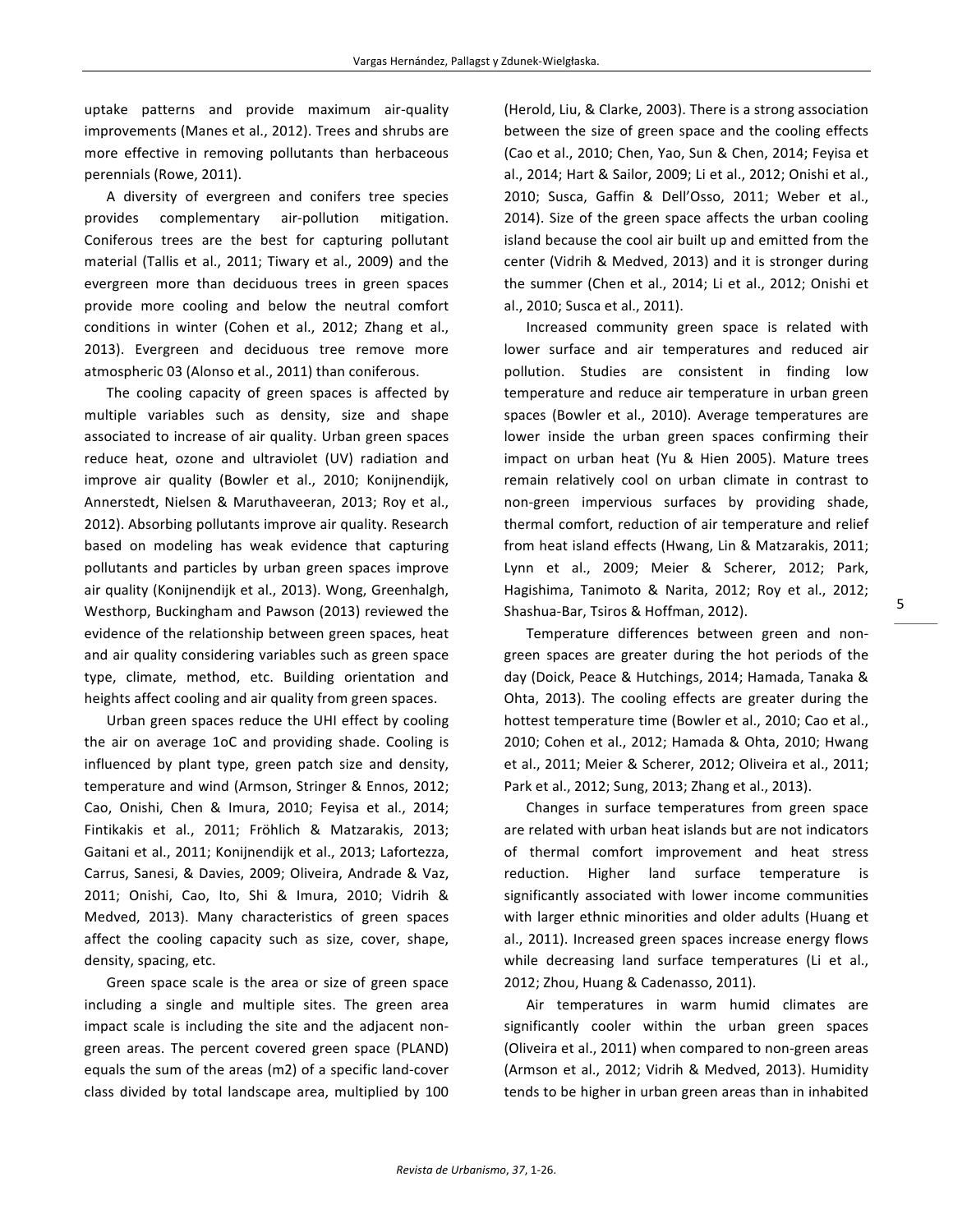zones. Tight inhabited areas without green spaces usually have inadequate climate. Green spaces mitigate the effect of climate warming by providing shade. Replacing paved yards with urban green spaces reduce the heatisland effect during the summer by moderating temperatures expected with climate change. Increased cover of community-level green spaces is associated with reduced air temperatures. Configuration and patch area of a community green space have a relationship with personal exposure to air pollution at the household level, with cooler air temperatures and reduced urban heat island effects (Li et al., 2012; Steeneveld, Koopmans, Heusinkveld, Van Hove & Holtslag, 2011).

The role and behavior of urban green spaces and gardens on improving climate and reducing air pollution. Pollution in urban areas distributes on the type of architecture and proximity to green spaces. An avenue with a green space is less polluted because dispersion is better, while narrow streets tend to be more polluted. Walkways with large green spaces are more protected from pollution (Ingegärd, 2000). Planting more trees on street canyons may not be a good prescription where may increase concentration of pollutants (Escobedo & Nowak 2009; McPherson, Simpson, Xiao & Wu, 2011).

Predominance of trees have the greatest cooling effects, provide thermal comfort and heat stress relief (Chen et al., 2014; Cohen et al., 2012; Perini & Magliocco, 2014; Zhang et al., 2013). Different scales and types of green spaces have diverse cooling effects on heatmitigating. Comparison of green space types and scales may overlap the effects. Green space scales have differential scales (Cohen et al., 2012). Green spaces with trees provide greater cooling than spaces with grass (Chen et al., 2014). Higher concentrations of green spaces are associated with greater cooling (Rinner & Hussain, 2011). Connectivity between urban green spaces maximizes cooling effects (Doick et al., 2014).

Other different types of green spaces are the green buildings that have a vegetated roof or wall serving for pollution, heat stress and urban heat islands mitigation. Green roofs and walls provide heat island and pollution mitigation services.

Green roof is a roof of a building covered with vegetation planted over a growing medium and a waterproof dispositive. Green roofs combined with insulation provides heat mitigation (Coutts, Daly, Beringer & Tapper, 2013) and well-irrigated provides cooling (Zinzi & Agnoli, 2012). Green roofs on air quality by removal of air pollution are comparable to mitigation effects of urban forests (Baik et al., 2012; Speak, Rothwell, Lindley & Smith, 2012). Green roofs provide cooling effects and reduce the heat island in the urban environment (Smith & Roebber 2011; Susca et al., 2011). Green roofs and walls are an alternative in high-density urban areas for cooling and pollution mitigation. Green roofs maximize air-quality by plant selection such as creeping bent grass and red fescue that have higher level of particle capture (Speak et al., 2012).

Green roofs do not affect at the street level temperature but decrease cooling load of buildings (Perini & Magliocco, 2014). Green spaces with trees are more effective than grass surfacing and green roofs planted with grass to reduce temperatures and improve thermal comfort (Ng et al., 2012). Green roofs reduce storm water runoff (Mackey, Lee & Smith, 2012). Green roofs for heat mitigation cost more (Coutts et al., 2013; Mackey et al., 2012; Smith & Roebber, 2011; Zinzi & Agnoli, 2012). The impact of wind on pollution mitigating effects of urban green spaces is complex but in the case of green roofs located downwind with prevailing winds have significant mitigation effects (Baik et al., 2012; Speak et al., 2012). Wind increases the cooling and pollution-mitigating effects of green space.

Green walls have cooling effects (Baik et al., 2012; Speak et al., 2012). Green walls have positive cooling effects and mitigate urban heat islands effects through evapotranspiration of plants (Smith & Roebber 2011; Susca et al., 2011). The cooling capacity of green walls is increased with increased temperatures (Hamada & Ohta, 2010; Koyama, Yoshinga, Hayashi, Maeda & Yamauchi, 2013). Green walls with low wind speeds reduce air pollution in the street canyon (Amorim, Rodrigues, Tavares, Valente & Borrego, 2013). Green walls are more effective than green roofs for mitigating in-canyon air pollution (Amorim et al., 2013; Buccolieri et al., 2011; Koyama et al., 2013).

Trees in urban green infrastructure capture and sequester carbon mitigating the negative effects of emissions. Carbon sequestration is the removal of the greenhouse gas carbon dioxide and its incorporation into plants. Any green spaces balance carbon taking more than return to the atmosphere (Nowak et al., 2013;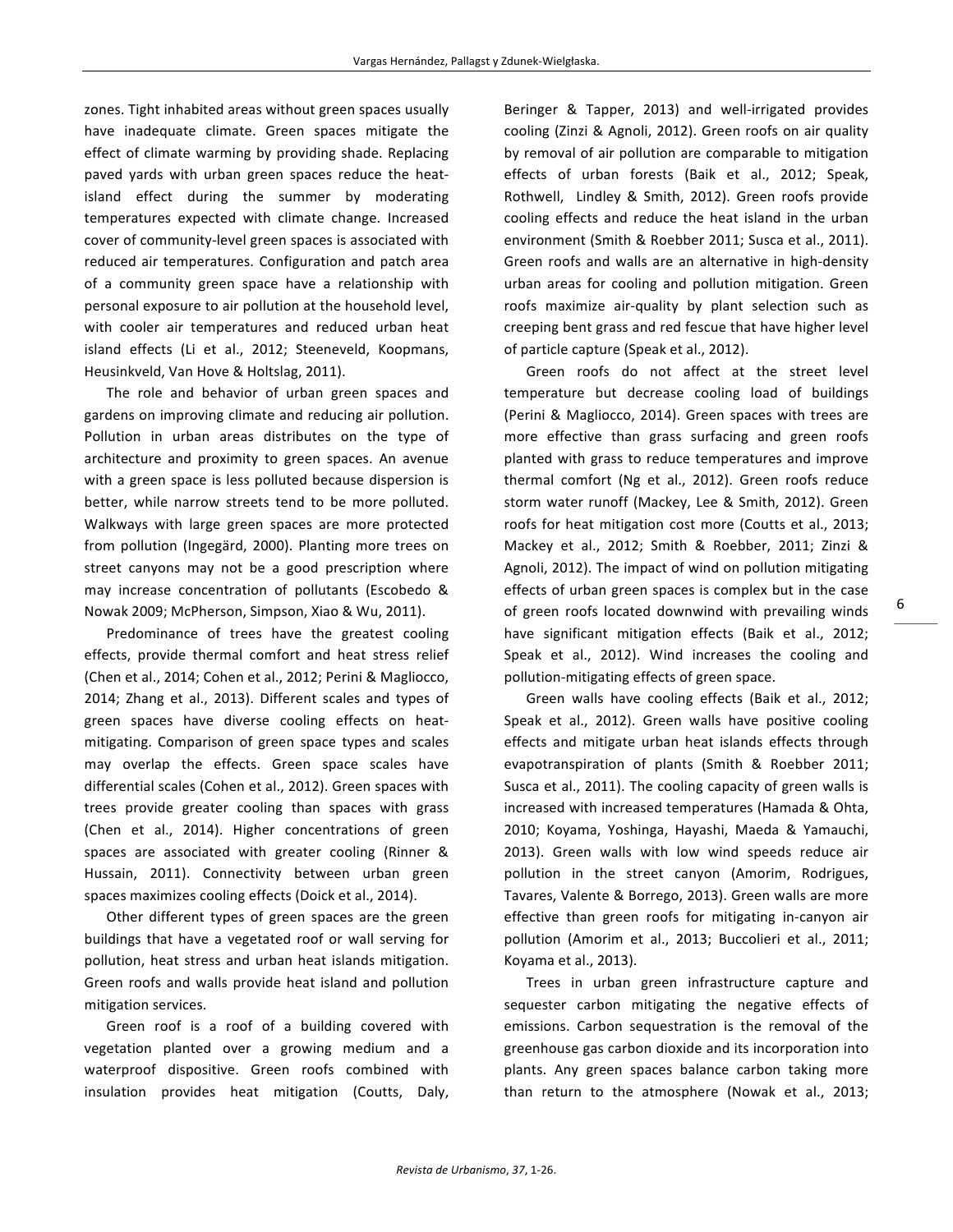Nowak, & Crane, 2002). A forest in a green space maximizes carbon sequestration (Strohbach, Arnold & Haase, 2012).

# 1.2 **Services for citizens offered by urban green spaces**

The reasons of visiting urban green spaces are mostly for enjoying a wide range of environmental elements like flowers, trees, nature, fresh air, wildlife, watching cascades, educational opportunities, social activities, taking children to play, social interaction, to meet friends, picnics, meeting people, getting away from it all, passive walking and activities, shelter and sitting, etc. Shared parks and gardens may be setting up to facilitate social links, collective participatory projects and collective cultural interventions, well-being recreational areas and walkways connecting attractions and facilities.

Other reasons people visit urban green spaces is for the purpose of walking a dog, walking by the lake, river or creek, walking socially as part of a group, hanging out, passive enjoyment, sitting either on grass or seats, photography, messing about on swings, watching sport, readings, watching life go, smoking, sunbathing, an informal pursuit such as flying kites, fishing, etc. Walk able green spaces in urban areas are associated with healthy environment and increasing green exercise. Walk able green spaces influence the longevity of urban senior citizens (Wolf, 2010).

Urban green spaces have a beneficial physical, psychological and health effects through physical activities, green exercises. Environmental determinants affect the use of green spaces, physical activities and leisure. The amount of green spaces available to users in the living environment correlates with socioeconomic, demographic, and self-perceived health. Higher levels of greenness have been positively associated with lower stroke mortality. Perceived neighborhood greenness is associated with physical and mental health. Socioeconomic and cross-cultural variations may result of unequal distribution of green spaces.

An important reason to visit urban green spaces is combined with the use of facilities such as cafes, restaurants environmental centers, libraries, museums. Moreover they offer different types of sports like football, tennis, etc., biking, skateboarding, cycling and

other forms of active enjoyment. Events are likewise important motivations to visit urban green spaces like group music performance, concerts, Christmas carol concerts, orchestral performance, craft fairs, fun fairs, opera, circus, firework displays, bands playing, dance up, etc.

Making citizens aware of the urban green spaces existence and use values contributing to urban citizen lives in a more balanced quality of life, lifestyle, encouraging physical and mental fitness, reduces tensions and conflicts, relieving the harshness of the urban environment, providing places for social and cultural interaction in informal contacts and more formal participation in social events, social inclusion, recreation, aesthetic pleasure and wildlife and fostering community development. 

Urban green spaces are natural meeting points for local citizens facilitating social inclusion and integration, community cohesion, social capital, civic society, supported by an increasing sense of identity and belonging (Abraham, Sommerhalder & Abel, 2010; Konijnendijk et al., 2013). By providing a meeting place for social interaction and integration between community users, green spaces influence social capital. Citizens living near urban green spaces reduce health inequalities and have lower circulatory diseases (Mitchell & Popham, 2008). Inequitable distribution of green spaces is correlated with distribution of disadvantaged citizens. 

In addition, passive activities are the main reason why users visit urban green spaces like passive or informal enjoying of the environment, social activities and attending events, getting away from it all, walking activities including dog walking, active enjoyment including sport and specific activities. Surveys have shown that people are less stressful, communicate well and make sensible decisions by the earth surrounded by green spaces. 

## **2. Methodological approach**

Urban green spaces reflect the need for natural and landscapes areas within the cities. Cities have different types of land uses such as residential areas, industrial areas, forest and agricultural areas, but mostly manmade environment such as built-up area and urban green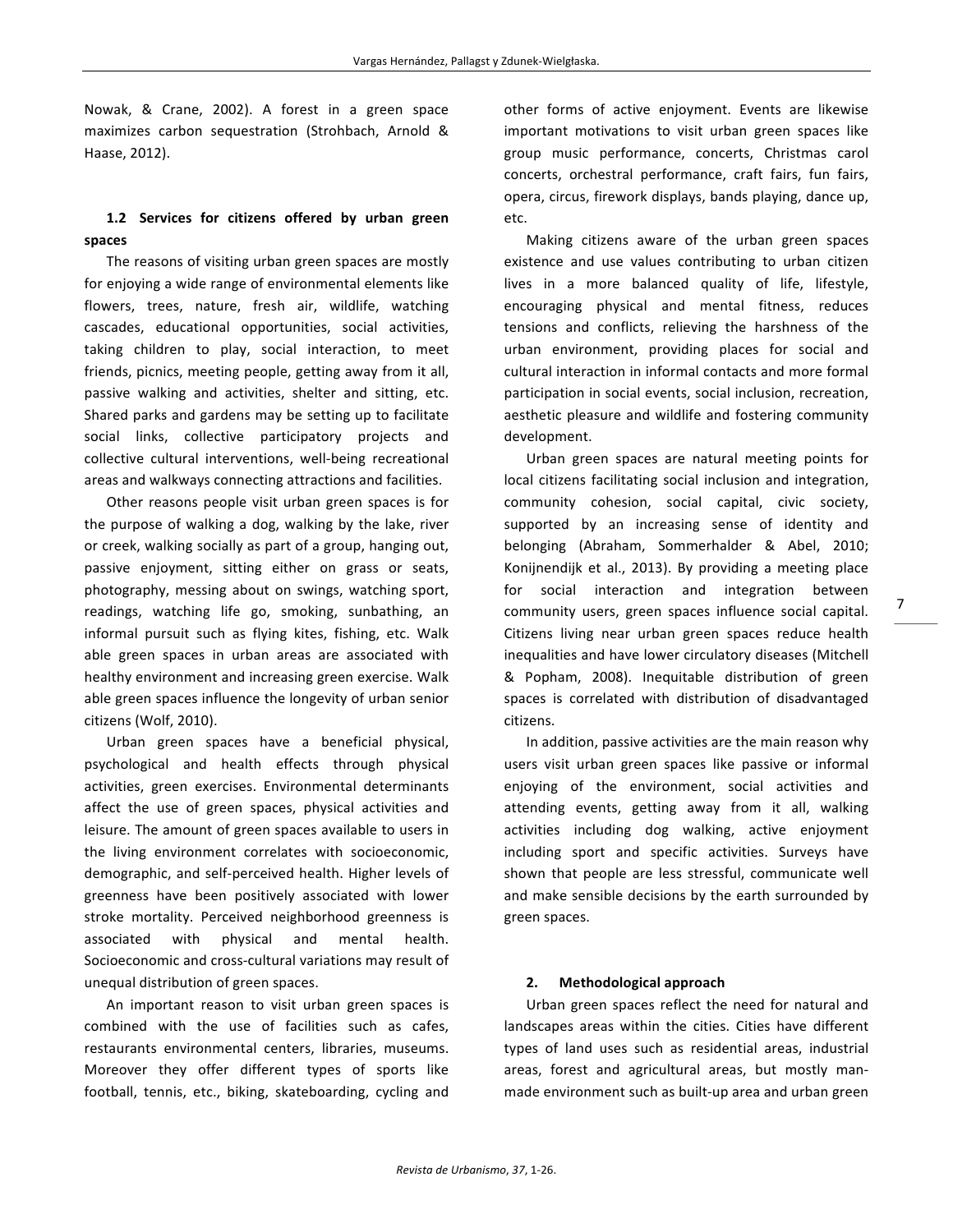areas; and water. Large cities have lost natural resources and invest more than medium cities having more natural green areas (Tuzin et al., 2002). Urban green spaces have a critical value for planning and developing sustainable eco-cities. In cities with higher rate of population density growth, urban green spaces ten to be reduced at the expense of the urbanization process.

In general, community involvement, engagement and development require methodologies to ensure that local authorities meet the needs and aspirations of local users in the community. Some of these methods employed are the literature review, survey of local authorities and review of their documents and analysis of existing data on uses and users.

An analysis of urban green spaces deals with the physical and quantitative, functional, ecological, environmental, economic and quality aspects. Economic aspects are the expenses of development, costs of maintenance, financing and budget sources. The quality of urban green space experience requires to be studied from an interdisciplinary perspective drawing from both natural and social sciences. Some of the physical quantitative indicators are the supply and distribution of natural and landscapes resources of public green as percentage if the city area, the m2 per capita, structural and morphological characteristics. Quantitative evaluation of the relationship between urban population and urban green spaces takes into account functionality, green space ratio, green space coverage and green space area per capita (Xiao-Jun, 2009). The quality aspects of urban green spaces are the suitability and quality of site structure, design and provision, quality conditions.

However, finding meaningful information on uses and users of urban green spaces is hampered by inconsistencies of information from local authorities. The use of model surveys to collect information from users of green spaces regarding satisfaction of needs and aspirations need to be developed through pilot studies and consultation by researchers and local authorities. Consultation and involvement on environmental issues identify the community needs. Also, results of research finds evidence on differentiation of needs of having green space close to the living place as opposed to where they work (Greenspace, 2007).

User's perceptions on urban green areas matter for the community's image and deciding to make use.

Perceptions on image of urban green spaces affect uses and user aspirations and value creation of the community in designing, meeting the needs and sustainable managing. The more related issues to designing are the variety, activities, spaces, sensory stimulation, vegetation, water, birds and animals, etc.

Levels of satisfaction on uses of urban green spaces are related with provisions for safety, cleanliness and tidiness, well kept, peace and quiet, not noisy, fresh air, flowers, lakes, well signposted, wildlife, catering and bar facilities, toilets, historic setting, pageantry, trees and greenery, playgrounds, visitor center, route marking and signposting, reduction of traffic, drinking fountains, etc.

A sound basis on collection and analysis of data is the mean to find out the priorities. A pool of data should be collected and analyzed to find out priorities in terms if type, quantity and quality, location, accessibility. Quantity of green space is reduced by the trend towards more compact urban environment (Burton 2003). The observed current trends on urban green spaces suggest an increasing degradation and without support it is not likely to reverse the process. An already available expert study may help to compare and checking the planning context and legislation.

### **3. Users of urban green spaces**

Which are important factors for users of urban green spaces? This part will offer insight into various requirements towards the space and also different groups of users and their reasons to use urban green spaces.

### **3.1. Reasons and needs of users**

Meeting the needs of users is related with issues of awareness of needs, the nature of facilities and its conditions, opportunities for activities, events and playing, provisions of comforts like toilets, shelters, seating, refreshments. Users of urban green areas develop some patters of use of informal and passive activities, with peaks in the afternoons, weekends and holidays on a daily basis. Involvement in urban green spaces leads to create facilities to meet the needs of users with quality use and experience. Facilities of urban green spaces must meet environmental, socioeconomic and psychological of user needs and attitudes (Balram &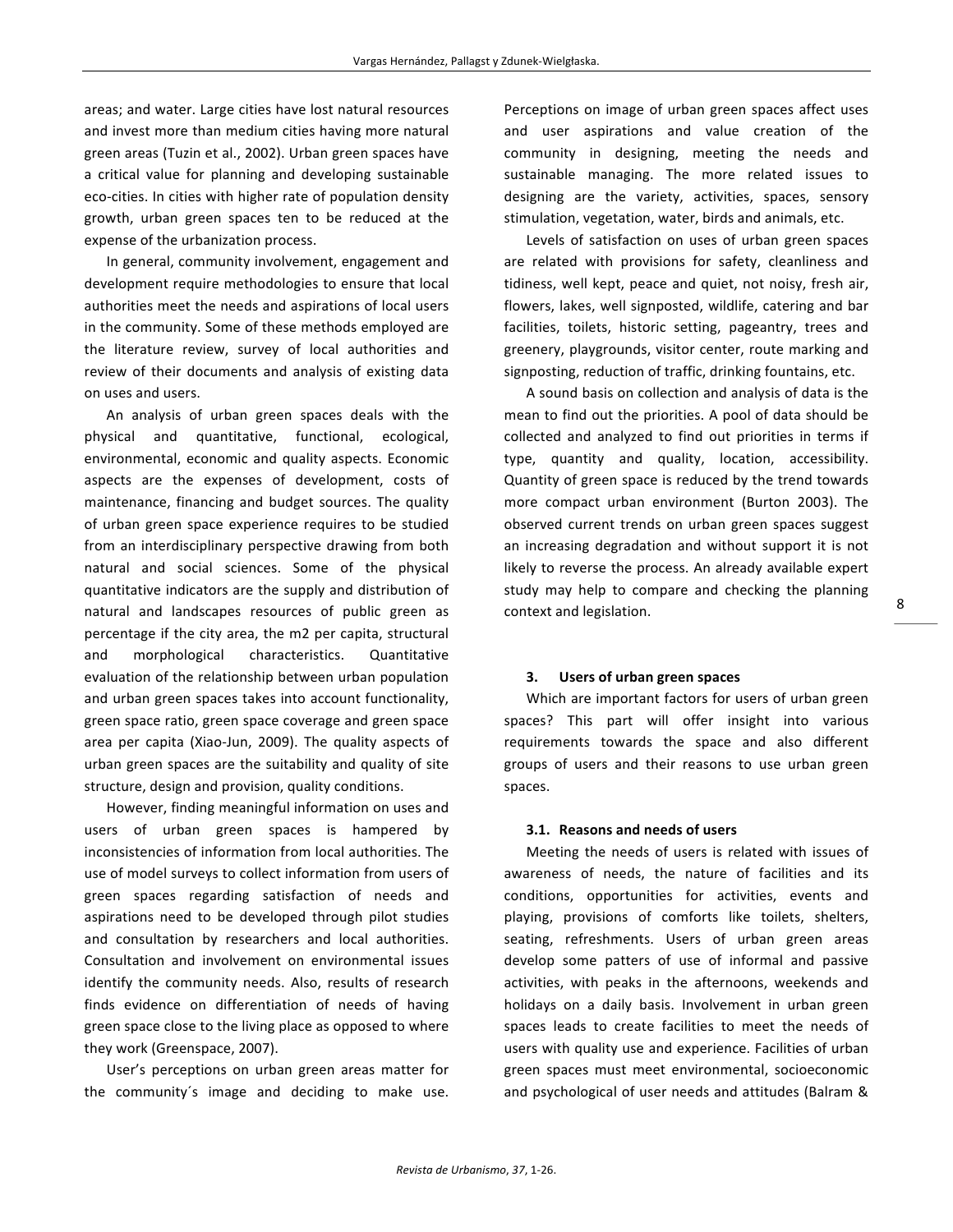Dragicevic, 2005). To meet the users' needs at local environmental, social and economic levels require the development of local standards, such as provision of urban green space per head. 

In one research, users of urban green spaces manifested psychological reasons (Dunnett, Swanwick & Woolley, 2002). It was found significant relationship between the use of green spaces and levels of stress (Grahn & Stigsdotter, 2003). Green spaces in the living environments also positively affect stress and quality of life. Urban green spaces reduce stresses for users and provide them a pleasant positive distraction (Ulrich, Quan & Zimring, 2010). Use if green spaces are associated with less stress. Viewing nature and urban green spaces ameliorates stress (Ulrich, 2002).

Natural green environments have restorative effects and pleasing stimuli promoting 'soft fascination' (Forest Research, 2010). Also users are happier and have higher well-being when they live in an urban area with large green spaces (White, Alcock, Wheeler & Depledge, 2013). The evidence between green space and physical activity is strong although it has been reported beneficial links between urban green spaces and emotional, psychological and mental health and well-being the evidences are weak. Large urban green spaces contribute to physical and mental health and well-being of users.

To meet the user's needs of urban green areas are relevant factors the nature of activities conditions of facilities, opportunities for playing and equipment designed to develop creativity, social skills and confidence, provision of activities for young people, provision of comforts such as toilets, suitable seating, shelters, drinking fountains, café, etc., accessibility to clean toilets with baby changing facilities, shelters for disable, elderly and youngers, and provision of affordable café or restaurant and refreshments, picnic and barbecue areas, etc.

There appears also to be seasonal patterns affected by the weather. Other reasons for users of urban green spaces are for walking and including dog walking passive an active enjoying the environment and sports, social encounters and activities.

Accessibility to urban green spaces are more related to ease of access by proximity and no physical barriers, transportation, open fences an early hour, accessibility to disable people, information on cues and way-finding

features, maps, information on entrance, path junctions, slopes and cambers, inadequate parking, gravel car park surfaces, heavy gates, attendance for those with disabilities, visual impairment. Improving safety issues requires changes in use of fencing, lighting, staff or rangers, removal of cars, restriction of cycling, rollerskating and roller-blading, etc. Urban green areas are safer gathering places for children and young people, at least more than they being at the street.

User determinants such as gender, age, etc., affect accessibility and quality of urban green spaces as well as other environmental factors. Access to green spaces facilitates use of it and increases the levels of physical activities. Accessibility to green spaces has an impact on urban socioeconomic health inequalities. There are links between access to urban green spaces and social integration among older adults (Forest Research 2010). Availability of green spaces is associated with increased survival of elderly people.

#### **3.2. Distribution of urban green spaces**

Unequal distribution of green spaces and less access to green environments is related to health inequalities, increasing pollution and intense heat (Alberti & Marzluff, 2004; Cohen et al., 2012; Girardet, 1996; Gregg, Jones & Dawson, 2003; Grimm et al., 2008; Hough, 2004; Moore, Gould & Keary, 2003; Newman & Jennings, 2008). Deprivation levels are linked to access to green spaces. Distance from the green spaces is related to physical activity, thus users living nearby report higher physical activities although there is no correlation between accessibility to green spaces. Proximity to green spaces is associated with self-reported health.

Increasing green spaces and optimizing spatial configuration mitigates urban heat (Choi, Lee & Byun, 2012; Rinner & Hussain, 2011). Ratio between urban heat area and urban cooling area increases with distance from the urban green space (Choi et al., 2012). There is a negative correlation between the percentage cover of urban green spaces with land surface temperature in relation to the distance where the closer is the stronger cool island effects. Modifying variables that affect the relationship green spaces and heat are such as density, distance, wind, temperature/season, the surrounding built environment and precipitation, etc.

Urban green space distribution inequities and neighborhood quality affect urban health inequalities.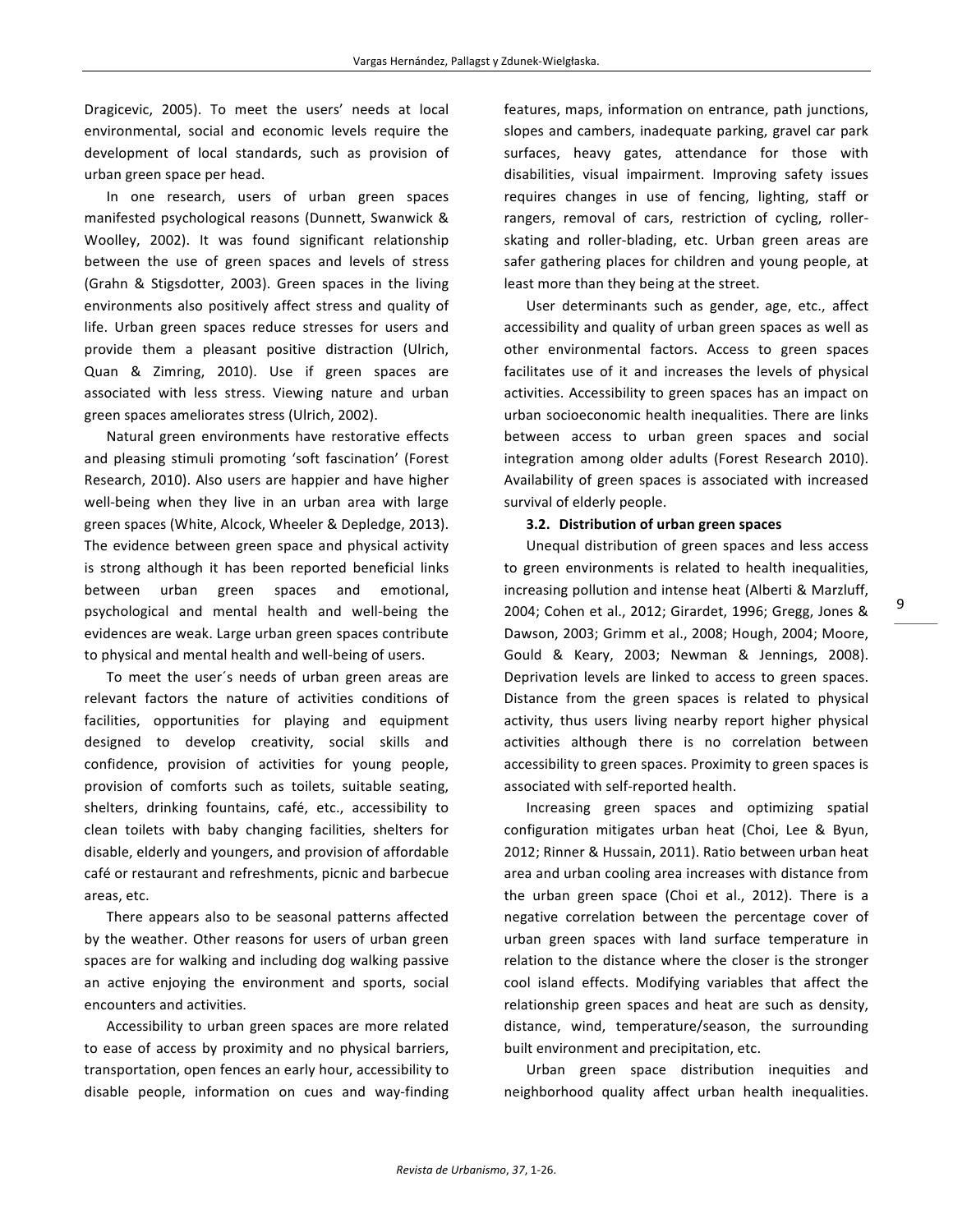Inequalities in green space quality may affect urban health inequalities. There are evidences on the relationships between green space, heat, air pollution and health (Lachowycz & Jones, 2011; Lee & Maheswaran, 2011). Heat and air-pollution related health inequalities associated with green spaces. Urban green space distribution is related to health inequalities. There is evidence in the relationship between air pollution and heat mitigation from green space on human health. Disparities and inequalities in distribution lead to pollution "hot spots" and green deserts (Escobedo & Nowak, 2009; Huang et al., 2011; Jesdale, Morello-Frosch & Cushing, 2013; Su, Jerrett, de Nazelle & Wolch, 2011).

Unequal distribution green spaces are related to health inequalities derived from heat and air-pollution (Escobedo & Nowak, 2009; Huang et al., 2011; Jesdale et al., 2013; Su et al., 2011). The uneven distribution and quality of green spaces related to mitigation of heat and air pollution is associated with health inequalities. Green spaces have differential scales on health impacts associated with reductions in air pollution and heat (Bowler et al., 2010; Roy et al., 2012). It has been identified a relationship between urban green spaces, air pollution and health inequality (Su et al., 2011). Pollution and heat mitigation from green space have direct health impacts (Nowak et al., 2014).

Access to urban green spaces for elderly, disabled, children, women and minority ethnic group's concerns issues such as ease entrance, proximity, social inclusion, provision for the visually impaired, public transport, parking, moving safely and surfaces design. Awareness and understanding for social inclusion in urban green areas is recognition of the particular social and cultural needs and aspirations of users that are most likely to be excluded in society.

# **3.3. Factors keeping users from going to urban green spaces**

Some users of urban green areas are concerned about environmental quality issues such as litter, dog mess, graffiti and vandalism, lack of rubbish bins; rubbish and items like condoms, food put out for birds, left lying around; smash bottles and broken glass. Psychological issues related to the use of urban green areas prevent users of not going alone for the feeling of vulnerability, fears, safety concerns, laziness, loneliness, lack of confidence, inertia, etc.

Negative impacts identified with green space are the increased green density that increases street canyon air pollution detrimental to health (Amorim et al., 2013; Morani et al., 2011). Also, other negative impact of green space is the tree emissions of biogenic volatile organic compounds that increase levels of ground-level ozone (Escobedo & Nowak, 2009; Roy et al., 2012). Green spaces with high BVOC-emitting tree species sink for ground-level ozone. Some negative impacts and tradeoffs of green space are the exposure to pollen and physical injuries.

Some personal issues that deter from using urban green spaces are factors such as not having enough time, working unsocial hours, poor health and mobility, preferences for visiting other places, issues related to the location of urban green spaces, accessibility, user experience, environmental quality. Other personal issues can deter users of going to urban green spaces such as preferences of visit other places, having own park, health problems, changing circumstances, family and parental restrictions. To increase parental responsibility, training sports sessions of children and young, encourage active participation of parents. Users of urban green spaces are deterred by lack or deficient facilities, low environmental quality, the influence of undesirable people, safety issues and psychological concerns, dog mess, litter, graffiti, vandalism.

Deterrent effects of "other people" users are related to conflicts between children and young people, teenagers, with adults, drug users, undesirable characters, users drinking alcohol, verbal abuse, gay men, bikes and skateboards, gamblers, noisy people, crowded, etc. The study of urban environment combines the sound levels, biodiversity and green spaces. The results of this study confirms that planning and designing of urban green spaces is enhanced by the ecological quality in issues such as noise levels of livable and sustainable communities (Girardet 2004: Williams, Burton & Jenks, 2000). The soundscapes of green urban spaces have been less well-studied.

The declining quality of urban green spaces contributing to a decline of urban quality of life has been studied by Irvine, Devine-Wrightb, Payneb, Fullerc, Painter, and Gaston, (2009). Dog mess is a critical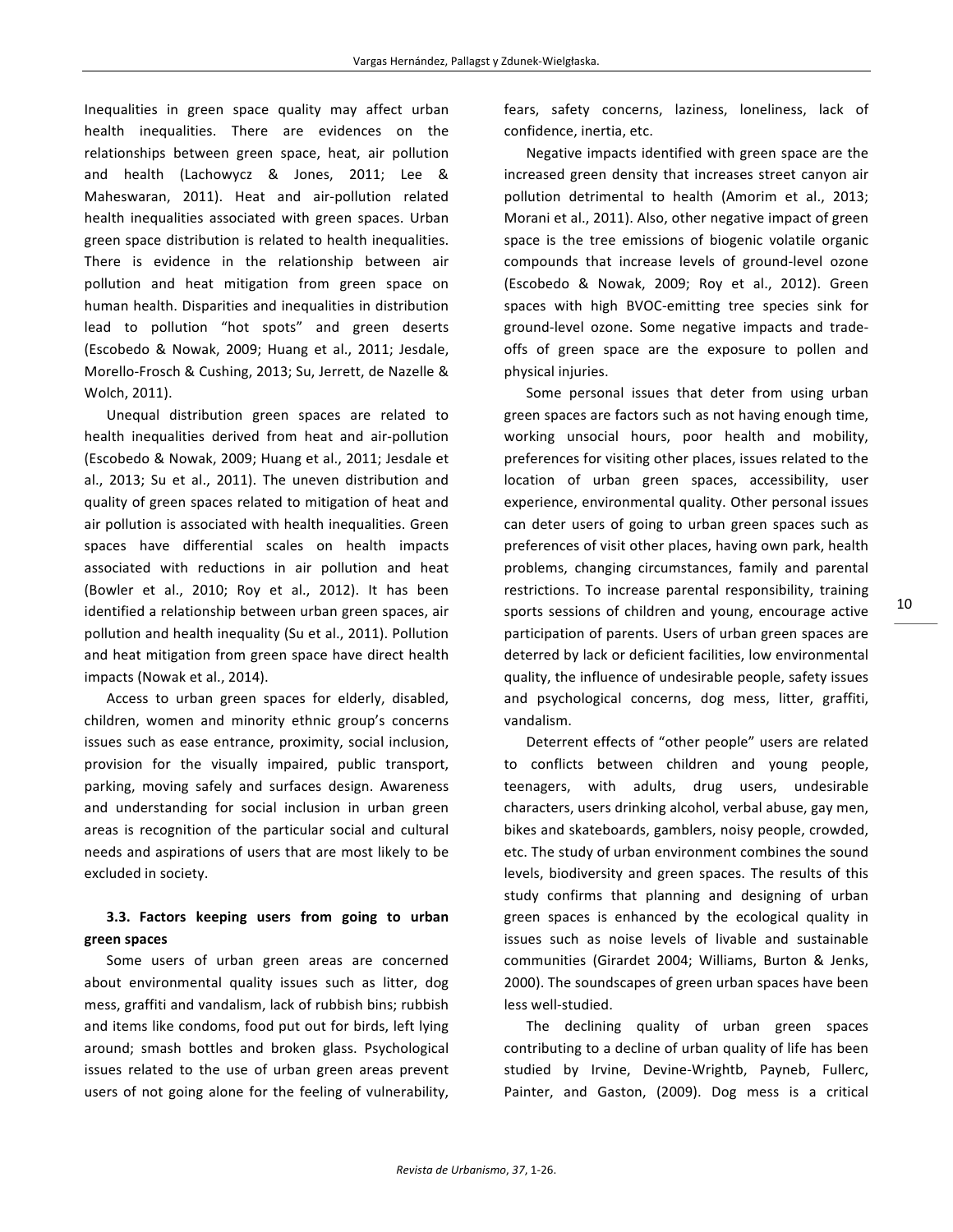concern in urban green space and required special attention like dog free areas and the dog areas, good positions of dog bins in suitable locations, dogs on the lead and controlled, dog toilets, proper use of fines, etc.

The most relevant emerging barriers are the resource issues more than personal concerns lack of facilities, lack of maintenance, including play opportunities for children; not enough to do, the negative influence of other green space users; dog mess and not being leaded; physical safety and other psychological concerns like fears and environmental quality including litter, vandalism and graffiti, accessibility, poor public transport, distance, a lack of, or poor facilities, neglect of spaces and facilities, conditions of play areas and play equipment, lack of playing opportunities, inefficient staffing, poor conditions or lack of toilets, seating, poor lighting, lack of provisions on spaces for children, elderly, women,

Some barriers that prevent users from using urban green spaces are lack of or deficient facilities, lack of events and activities, poor physical and psychological safety, lack of information boards or center, poor maintenance, the presence of undesirable users, dogs and other poor environmental conditions such as vandalism, lick of litter bins, unease accessibility, lack of toilets, lack of other services like café, lack of play areas for children, elderly and disable users, etc. Elderly and disable people have concerns to ease of access and moving around urban green spaces safely.

Barriers to use urban green spaces are dog mess, vandalism and graffiti, poor maintenance, psychological and safety fears, poor quality of facilities, environmental issues, more vegetation, litter, not enough things to do and working unsociable hours, poor provision of sports areas and lack of events such as fairs. Other factor preventing to use are gangs, tramps, drug addicts, behavior of younger and older children, lack of personal safety and security, staff, poor lighting, lack of or poor facilities, lack of toilets, nowhere to park, heavy traffic and inappropriate vehicles including bicycles and skateboards, other preferences, poor health and mobility problems, lack of other facilities like café and play areas. Regarding wheeled activities in urban green spaces are excluded such as bicycles, cycling and roller-skating.

Non-users of urban green spaces are people who have used once in the last year or never. Infrequent users are those who use these spaces only once in the last six

months. Non users and infrequent users have less experience of using urban green spaces. Some of the reasons for non-use and infrequent use of urban green spaces are public drinking, vandalism and policies of care in the community, dog mess, perception of unsafe environment, concern for personal safety and security, fear of violence, fear of bullying and racist attacks, dark passages, lack of lighting, poor lit paths, emergency assistance and telephones, predominance of playing fields, lack of attractive activities and facilities, failure to provide activities and experiences demanded by users, lack of character of many parks, unfamiliarity with landscapes and open space cultures, an uncomfortable feeling of 'otherness' (DETR, 1996; MacFarlane, Fuller & Jeffries, 2000; McAllister, 2000; Thomas, 1999).

# 4. Factors of successful community involvement in **urban green spaces**

# **4.1. Creating partnerships urban green spaces provide opportunities**

These opportunities are for all kinds of people to meet, no matter what their cultural, religious, ethnic origin, or political ideology, might be. Urban green spaces can be regarded as sites for community spirit, although different types of user groups have different levels of involvement and engagement when it comes to creating, operating, shaping and maintaining urban green spaces. These might range from adversarial attitudes towards the green space and/or related activities up to existing partnerships for specific green spaces.

The responsibility and ownership of urban green spaces should not be fragmented between different authorities and different structures to achieve more innovation, efficiency and community involvement. Local authorities develop approaches to engage and involve users through discussion groups, consultations, artistic events, sport activities, ethnic minority background activities, leisure programs, environmental and horticultural activities, community gardens, organic food growing projects, etc.

As a result -ideally- of a consultative process, local authorities committed to supporting partnerships should consider actively supporting community groups and residents to get involved in specific initiatives and to take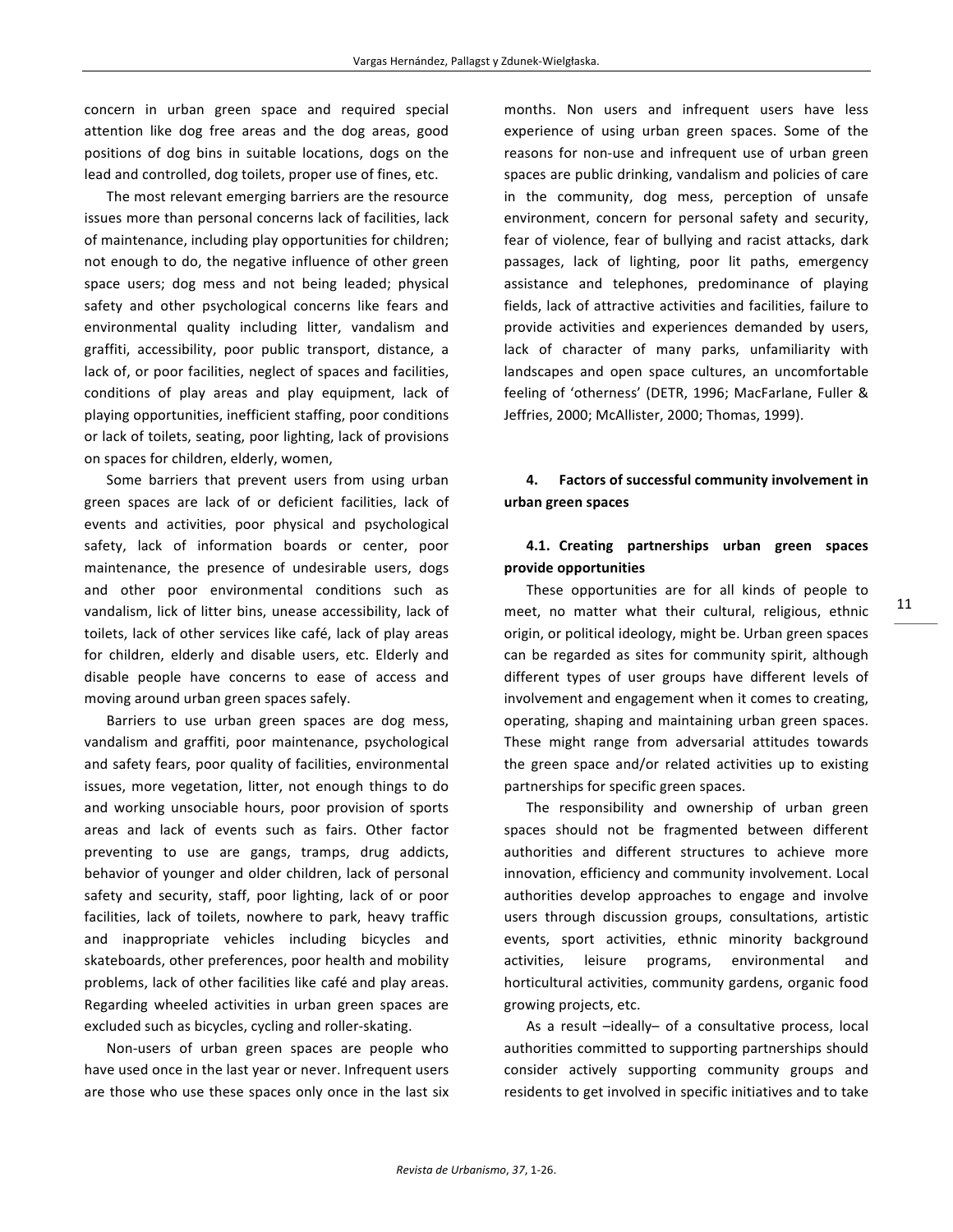responsibility for related tasks in the urban green spaces. In fact, a large number of citizens are willing to volunteer and engage in green space activities. In return the citizens are offered unique collaborative experiences.

Creating partnerships for urban green spaces offers opportunities for coordination of environmental regeneration programs at potential low financial cost. For this purpose, a priority proposal is to establish a user community group to include local members as volunteers in the designated urban green space partnership.

Different models of partnerships between urban green spaces and communities require a cultural change to move the emphasis on community involvement and sense of ownership which results in caring, resourcing, involvement, creativity and innovation. Some factors contributing to a successful involvement are the institutional culture of local authorities, community groups and users, resources and capabilities, sense of funding, investing and ownership, voluntary commitment and communication between stakeholders.

Community involvement and engagement in urban green spaces leads to enhancing the quality of experiences and uses meeting the needs of users and long term sustainability. In return this might give access to additional funding and expertise.

User groups are encouraged to set up priorities for urban green spaces in order to create tangible results. Groups should be enacted to complement the capabilities of local authorities. In One way to motivate and increase the participation is to provide grants for specific projects urban green spaces available for all groups. 

Urban green spaces are a catalyst for community projects because they resolve around the most relevant community issues and their potential for environmental, social and economic change. Nevertheless, the aspect of funding and managing resources is of importance.

Friends and user groups' development need to be managed by requiring commitment from local authorities but also from community moving from the concept of the local authority's duty to provide services because they already tax for. Urban green spaces well managed have an impact on the urban fabric in benefiting urban environment and wildlife, promoting healthier lifestyles, increasing urban attractiveness and urban value of land and infrastructure. Nature have beneficial effects on

health and wellbeing and mood improvement (Hull & Michaels, 1995; Irvine and Warber, 2002; Kaplan & Kaplan, 1989), reducing stress (Ulrich, 1981), managing mental fatigue (Hartig, Mang & Evans, 1991) and opportunities for reflection (Fuller et al., 2007; Kuo, 2001).

Creative and innovative approaches to funding and resourcing of urban green spaces require if designing the appropriate arrangement to make the best with the available resources. An innovative process is not exempt of conflicts. Conflicts arise between users and community organizations and groups who set up the trust. More innovative and creative local authorities are able to achieve more and better resources with less financial investment and spending. There are different methods of allocating, administering and using the funding to be spent according to creative approaches aimed to enhance quality of life.

#### **4.2. Creating a shared vision and goals**

A sense of ownership should be provided by local groups of the community incrementing their capacity building a jointly with partnering agencies. This would occasionally also mean to take risks for local authorities when grants are provided without being certain a specific goal or outcome can be met. Nevertheless, it in both the communities and the local authorities interested in maintaining the focus on long term regeneration and renewal objectives.

This vision must be agreed and shared with all the users and stakeholders and local authorities. A vision can develop and protect the quality standards of using urban green spaces, in healthy and pleasant environment and improve new kinds of use and ensuring sustainability with high ecological and environmental value for healthy living, offering well designed and maintained green space meeting the demands of users, ensuring participative action and accessibility, stimulating socioeconomic development and quality of lifestyle in the community, contributing to the spatial identity. The concept of economic development linked with environment is one of the principles.

Local authorities should ensure that the backgrounds, culture and environmental resources, new expertise, skills and interests brought together are in harmony in order to develop the potential is self-fulfilled without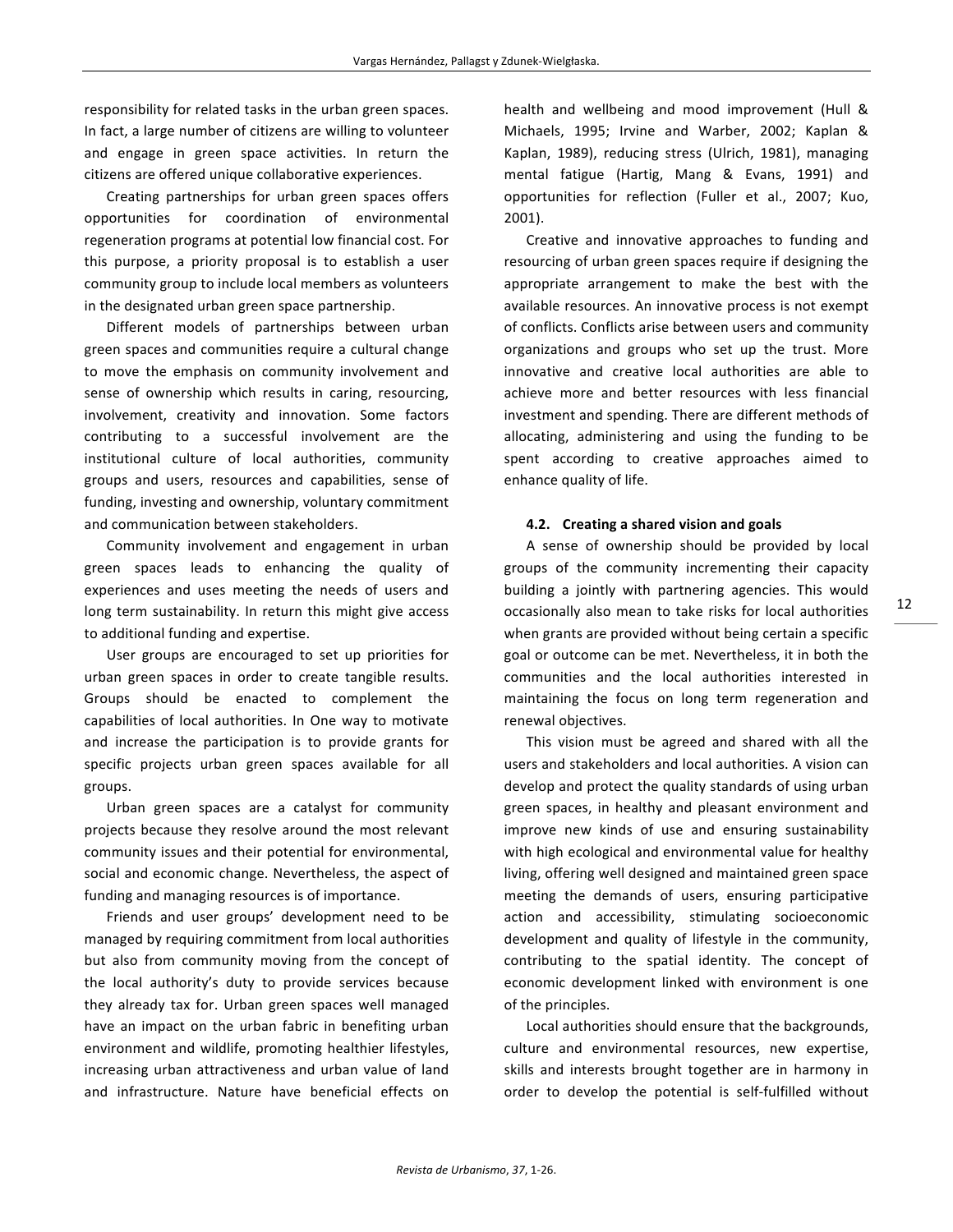leaving aside the commitment and voluntary efforts of traditional users. Urban green spaces are central for community volunteer groups to achieve change providing facilities and activities to local users and involving and engaging other users. Activities developed by community groups in urban green space are most essentially voluntary in actions such as conservation and maintenance tasks, although volunteer maintenance is coordinated by rangers and the feeling of ownership upkeep is the responsibility of local authority.

Volunteers and trainees can be in charge of maintenance. Usually voluntary community groups get involved on some routine operations and maintenance such as planting, grass cutting, cleaning, etc. Volunteering activities are more common in business groups conducted through staff initiatives. More active volunteers in the community need to be more motivated and negativity managed to achieve more active involvement, engagement and collaboration in a taskorientation approach with local authorities. A green space watch scheme run by volunteers can be set in partnership with the police. Some relevant factors to be improved by volunteers and the community for the use of urban green areas are improved safety, better maintenance, upgraded facilities, events and activities, easier access to sites, provision of more seating, play areas, lower planting near paths. In addition, an information center and information boards, displays boards, braille signs, maps signing posts with directions, etc., can enhance the user-friendliness of urban green spaces.

These arrangements help to improve the facilities, infrastructure, maintenance, etc. However, after the initial investments, it is difficult to sustain the pace of change.

In addition to recreational uses of urban green spaces as described above, the usability for economic ventures, e.g. innovative businesses in a bio economic scheme could be considered in urban green spaces. This could provide additional richness to urban areas in the form of resources in terms of economic activity and/or knowledge transfer.

Urban green space service delivery from environmental authorities may have a more holistic approach of policy and budget implementation. Available resources to local authorities and their efficient use make better provision of quality service delivery. One of the main problems facing the urban green spaces is the capital and financial resources and budget decline in real terms by the spending per head of population for funding urban green space projects spending per head not necessarily takes into account the area of green space. Comparison can be made on the spending per head and per hectare of green space, despite that there is not a consistent methodology. Urban green space officers must have expertise in community involvement and engagement, environmental training.

Community engagement and involvement occurs with a change of institutional culture of local government and changes in users' culture.

Determining the economic value of urban green spaces is considering their natural resources. Some economic factors of urban green spaces provide production of wood, supply of fruits, economic value of the area, jobs creation, tourism attraction, etc. Urban green spaces are ecological based value (Bilgili & Gökyer, 2012) (that has become a necessity together with aesthetic and recreational values. Evidence on the value of green ecological networks on wildlife is limited, although have become an element of urban planning (Tzoulas et al., 2007). Ecological and environmental aspects are the biodiversity and ecological values, urban climate and natural corridors.

The spatial concept of urban green space incorporates of green in the urban structure is related to the concept of a green system, network of corridor. A spatial concept for urban green space development describes and incorporates green issues, interconnects the existing urban spaces and the future desired network and their relationships with the entire city. Green spaces are in relationship and connected with green networks and green corridors defining preservation, improvement and development areas, neighboring countryside, regional green network, and pedestrian and cycling paths, etc.

The quality standard measures the amount of urban green spaces per citizen for each type based on providing appropriate sizes for different activities, security and protection, distance and accessibility based on the travel time and the willingness to walk. Regulations and standards ensure the quality standards of accessibility of users to urban green spaces. Guidelines and standards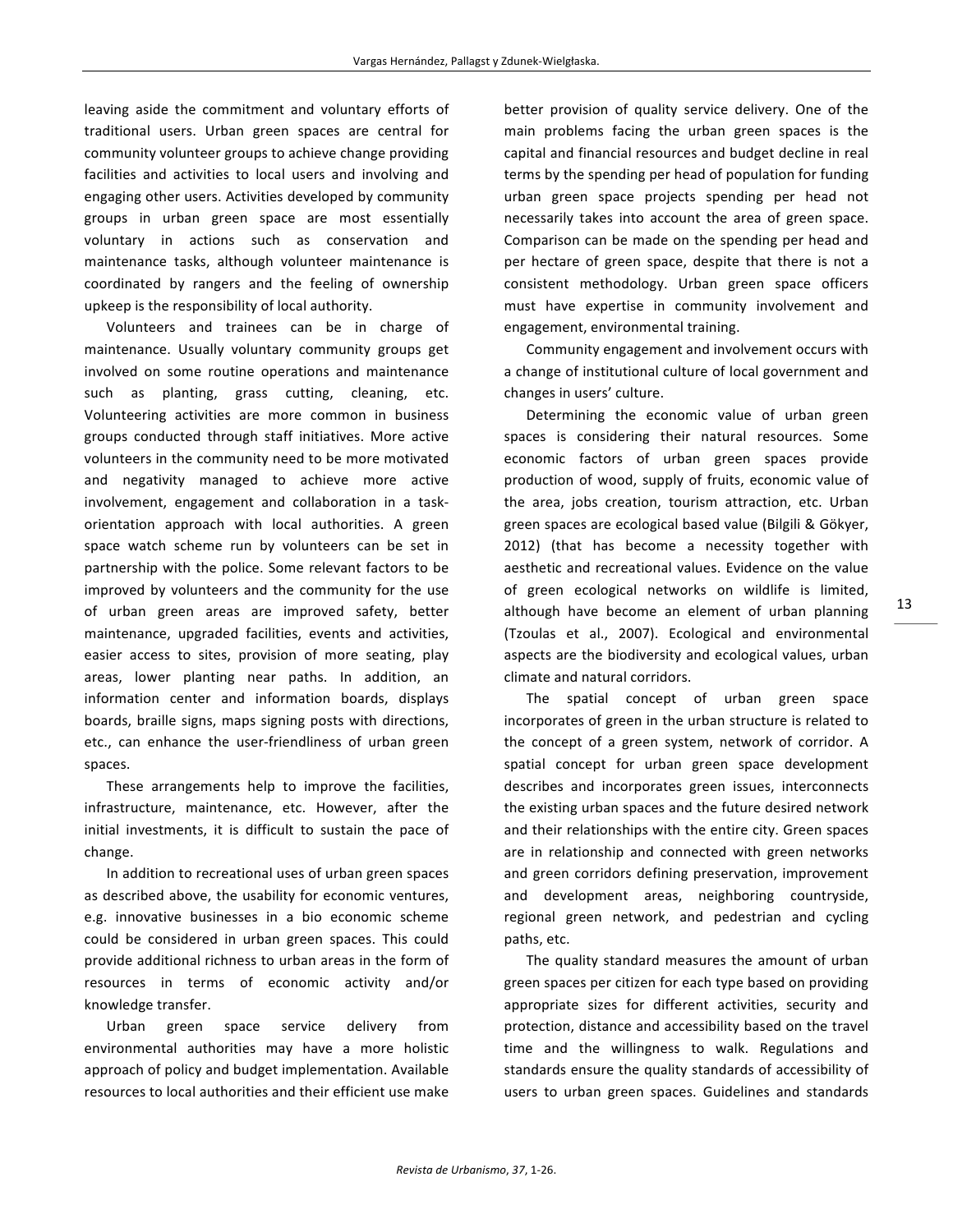for the provision of quality services delivery are set out. Some standards related to urban green spaces are recreation near residential areas, for larger recreation areas with multifunctional uses, protection for open spaces, nature protection, local climate, land use and soil sealing (Stadt Leipzig, 2003). Combining various factors result in rendering a standardized method of classifying urban green spaces virtually impossible.

Community activities as outlined above provide support for specific user groups. For example, designated community activities for children and young people could be developed in urban green spaces providing gathering places and support for educational activities. Urban green areas can provide countryside activities and educational activities to children outside school hours and to adults through training programs, workshop and cultural events on urban regeneration initiatives ranging from horticulture, maintenance, school education visits on nature, art activities, lectures and training on environmental education, vocational qualifications in horticulture, animal husbandry a four-week summer play scheme. 

Also school children supported by their schools in some activities related with environment, ecology, tree planting, etc., as for example, providing an eLearning module to increase awareness and knowledge. Educational institutions can get advantages by making use of urban green spaces for educational, sporting programs and community-based education activities for children young and adult people. Urban green spaces offer children the development of social environment to improve cognitive and motor skills, higher levels of creative play, socialization, more collaboration, and emotional resilience (Forest Research, 2010).

A partnership structure that enables a crosscutting integration of community groups initiatives with officers of local authorities and the urban green space in a network to coordinate responsibilities developing action plans and activities to developing biodiversity, improve the environment. The action plan describes the specific tasks for implementing and achieving each type and each issue, actions, timescale, potential funding sources, partners. Local authorities of urban green spaces working closely with an attitude of acting as the eyes and ears with the friends and user's groups are positive to work on partnership shaped by a community orientation. Unintended consequences of urban green spaces are avoided with community-based decision-making (Jesdale et al. 2013; Su et al., 2011). Partnerships raise the quality of urban green space.

#### **4.3.** Sustaining funding for urban green spaces

Partnerships with business, agencies and communities with local authorities bring available baseline funding to achieve higher and better added value far more than can achieve a local authority alone. Effective partnerships between local government, business, agencies, neighborhood organizations and community groups can add financial and quality values to the green spaces. The identification of spatial, organizational and financial problems on the planning and managing of urban green spaces, such as distribution, changing use, green corridors and networks. Among the organizational problems are the communication and cooperation problems. Financial problems are related with funding. Other important arrangements to increase and make more efficient financial resources are among others, partnerships with gran making foundations, private financial initiatives, community and business groups, targeted grant funding and creative initiatives to increase revenue spending.

External funding and resources from external funded capital programs amount a small proportion of the budget required to maintain quality standards, although they are essentially crucial for capital works. Other forms of external funding are the so call landfill tax credit scheme and private and business sponsorship that enable creation and operation of facilities and a wide range of financial private initiatives as a means of injecting private capitals. Partnering to achieve external funding and expertise from community and business involvement is a form to lift quality standards. An active sports program of events can attract funding to be able to be financially self-supporting.

Creative and innovative approaches for external funding from community and business groups are usually selective in their applications such as tackling deprivation. Local authorities have to change radically to find and make use of the best opportunities available for external funding through partnerships. Other relevant factors important for the success are the political support and networking support. Some factors contributing to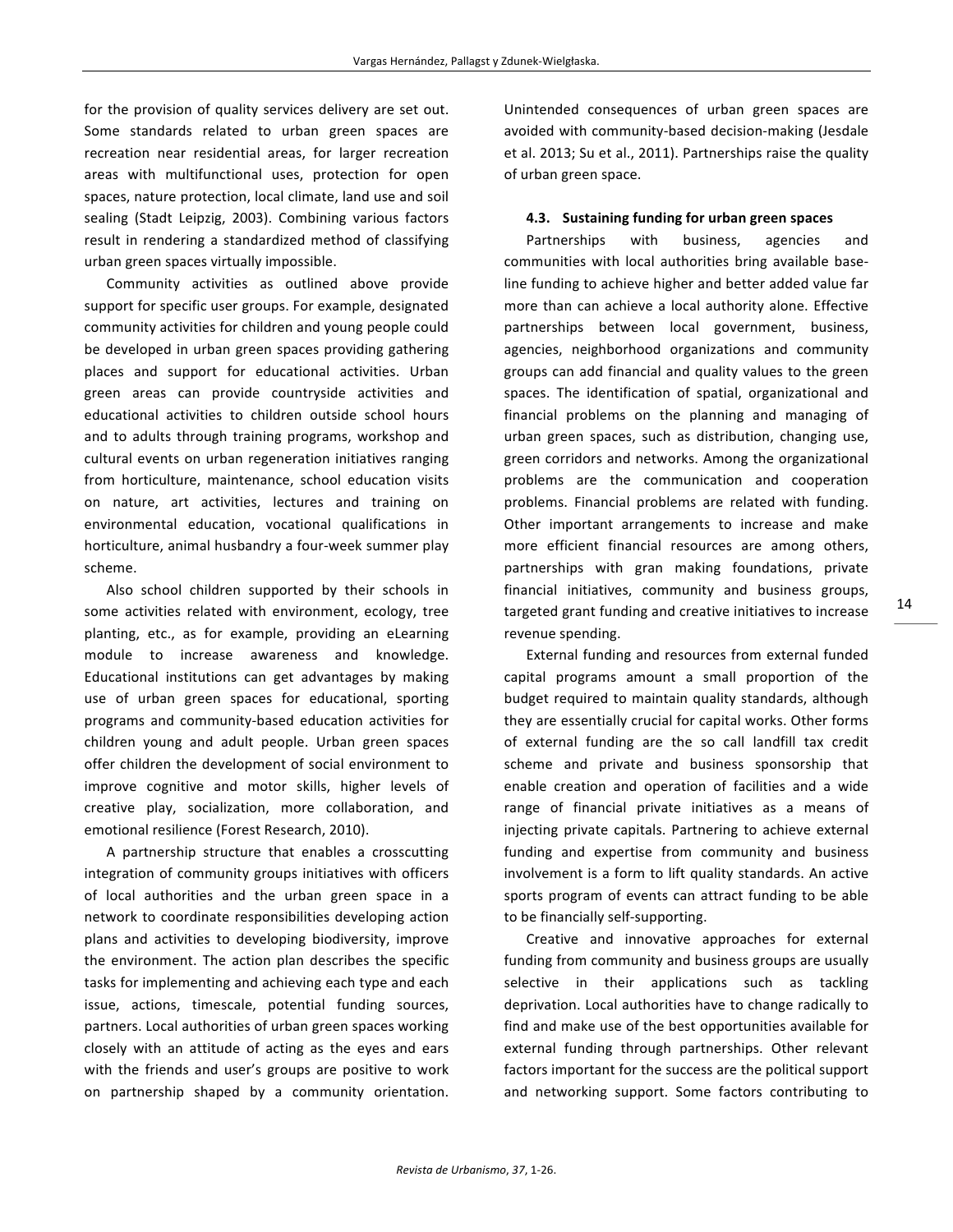external funding are the political will of the local authorities to match funding to urban green spaces by embracing an entrepreneurial culture and creativity of external funding officers to investigate sources and resources through partnership opportunities. Voluntary activities enable volunteers with creative, innovative and entrepreneurial capabilities and skills to contribute to urban renewal by pursuing personal development. Bringing the necessary external resources to the urban green spaces by managing change through the involvement and engagement of residents requires professional input expertise to discuss and accept the evolving structure.

Private sponsorship should make more significant contributions in budgeting and enabling more facilities. The management of the urban green space could for instance be transferred by contract to a private contractor but retaining accountability and quality monitoring roles essentially through consultation mechanisms and to ensure public accountability and quality of service delivery.

Financial values result in increasing the land prices, attracting more inward investments, economic growth and development, community economic spin-offs, etc.

Urban green space is one of the main drives to attracting investments and multinational corporations that usually choose to build facilities taking into consideration the urban environment and landscape (Baycan-Levent and Nijkamp, 2009; Wuqiang, Song & Wei, 2012).

Urban green space-based groups counting on right individuals involved, have potential to have spin-off effects in the community. Quality values are more intangible and may result in community strengthening and environmental quality. These programs and projects can be in partnerships with local business, industry, companies, and financial organizations in a continuing involvement with local schools, universities, research centers, museums, heritage organizations, local authorities, local community, neighborhoods and people, green and environmental societies and organizations, etc. 

Partnerships between local authorities, funding agencies and institutions, community groups and business can contribute time and resources to adding value and quality. Partnerships can be of voluntary sector support, voluntary sector led-managed, environmentalregeneration projects and finally partnerships around a hub. Ground work trusts are partnerships locally-based committed to national organizations as an area-wide player as a network with local operators, although sometimes have difficulties to secure the long-term commitment and leave the community with aspirations to continue the project.

Trusts are an alternative for recreation and amenity facilities, environmental and wildlife, potential new business and urban opportunities. Urban green spaces have the capacity to be attractive to local, national and international leisure visitors while playing a beneficial role for the brand of the city. Thus, indirectly plays a role in location business decisions. Research has found a positive correlation between urban green spaces and businesses' location decisions (Woolley and Rose undated- for CABE), although there is little reliable evidence on the effect of green spaces on the decision to locate on certain area and on economic growth and investments (Forest Research, 2010). Trusts and private finance initiatives are a kind of partnerships with communities in different situations, with different role of partners, with appropriate safeguards. Trust partnerships provide assistance at the level of friends groups.

Value-added benefits that essentially are coming from community involvement and engagement are contradicted by the costs and problems derived from involving groups not participative because requires capacity building and development. Costs in urban green spaces for local authorities include all kinds of resources such as human capital, financial and investments, material, knowledge, etc. Other costs are conflicting demands. Communities face the costs of responsibilities, skills balance in services, commitment of volunteers, etc.

Some costs associated to involvement of local authorities in community development are lack of long term vision, the increase on workload without a complimentary resource, major demand on resources, greater expectations, motivation and maintaining moment in capacity and supporting groups, over-reliance on volunteers and jealousy, identification of good leaders and representativeness in the community, lack of appropriate capabilities and skills, a hard learning process, volunteers commitment and responsibility, community development and maintenance, managing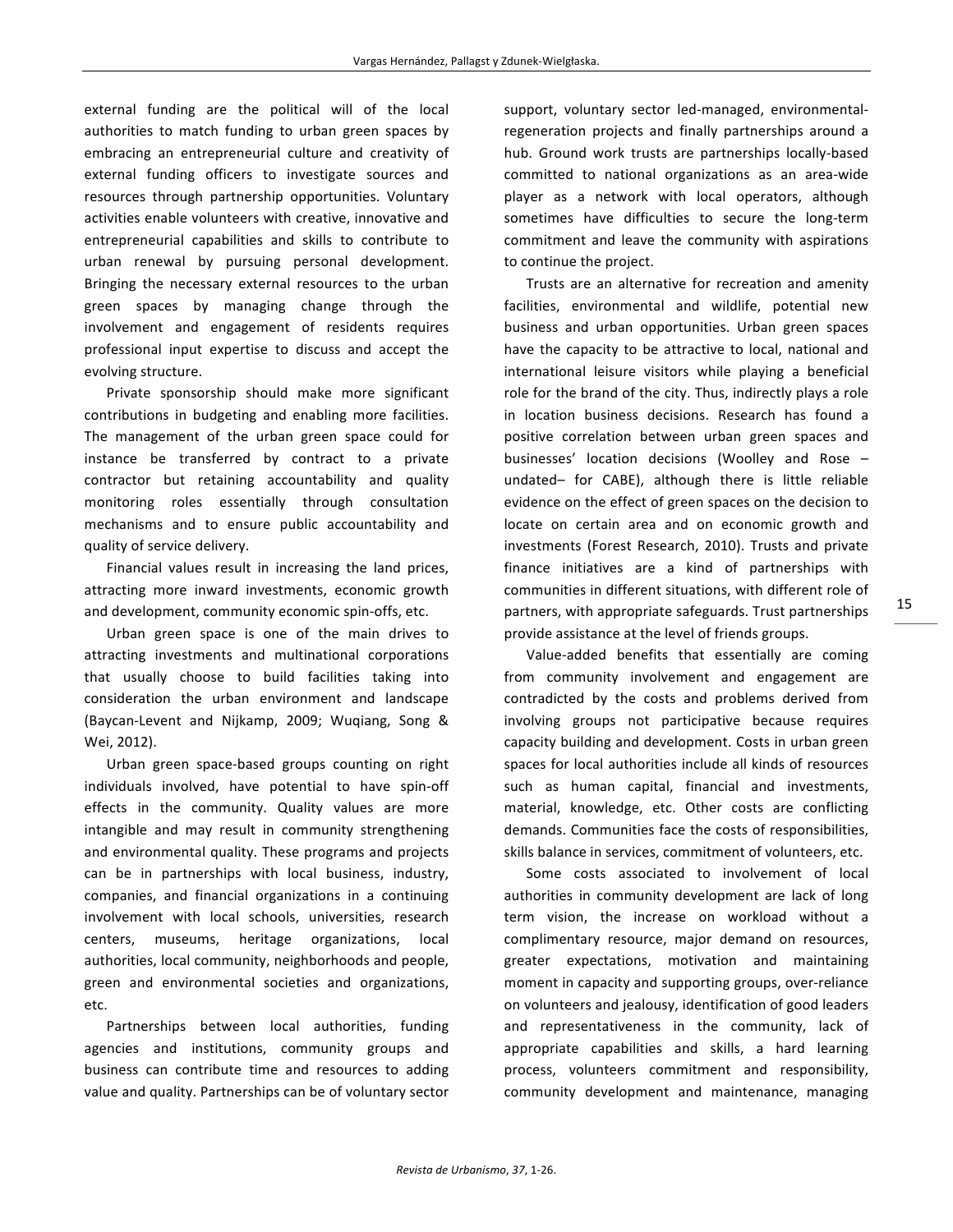demands that conflicts and contradicts constructive engagement, extending and delaying the process, job security, successful community development may be seen as a substitution of budgeting and investment. Volunteers receive training and are hired when there is funding, thus building capacities and promoting employment and ensuring commitment to the project.

## **Conclusions: Public initiatives and actions**

Urban green spaces are wider initiatives of local authorities and communities with environmental, social and economic objectives that can justify any funding for all represented and involved stakeholders. The institutional structure framework of urban green spaces is a design concern of local authorities in response to provide services for satisfaction of user's needs. Urban green spaces must be large enough to satisfy the urban users' needs and aspirations and distributed throughout the total urban area in such a way can sustain better relationships with the environment

Therefore, usually is a political issue of high priority and commitment for local authorities promoting cooperation relationships through networks between urban green spaces and community groups. Some driving forces of urban green space initiatives behind the community development are to improve and maintain design, access, and infrastructure/facilities to generate employment and sustain the quality of life.

Public initiatives and actions supported by local authorities addressed to citizens to urban green spaces, parks and gardens in public spaces should demonstrate their attachment to sustainable development and the environment. Grass roots initiatives usually form community groups to work towards achieving better provision of services. Local and community initiatives in a green space develop because of inadequate provision for users' needs and aspirations from the local authorities, or had not been developed because of lack of resources.

There is also beyond this, an economic stimulation with the regeneration of the community. Urban green space stimulates social and economic regeneration of communities in a multi-agency area, beyond landscaping. There is a link between environmental regeneration and economic stimulation. Usually policymakers

underestimate the role of urban green spaces beyond landscaping in urban regeneration to reinvigorate communities and neighborhoods, by increasing the lifestyles, making them more pleasant and attractive, increasing the land value, strengthening the community spirit and social networks, economic stimulation, etc. Urban green spaces play a relevant environmental, economic, social and cultural role.

Green objectives must be integrated into spatial planning. Planning for distances between urban green spaces is required to provide climate cooling to communities and neighborhoods (Doick et al., 2014). Designing, planning and sustainable managing should address the resources for improving urban green areas focusing on meeting the user's needs in location, access and environmental quality. Urban green spaces should be accessible, well distributed, optimal in quality and quantity and large enough to accommodate the citizens' needs (Haq, 2011), sustainable and livable. These features should be considered at the stages of designing, managing, maintaining and protecting.

Designing of urban green spaces may result in good quality and variety of activities in open spacious areas, trees and spaces, exit points, quiet areas, good network of paths, meadows, water, formal areas, meeting places, monuments, hills and mazes, etc. Design play areas with the community engagement provide opportunities for skill developments and major satisfaction of final users. External experts in design and mediation are very welcome to the task.

Designing and planning of urban green spaces must move from traditional park railings and webs interconnected to planning land uses for multiple purposes, that is, recreational and conservation uses with other uses such as wildlife corridors beside streams and roads, public gardens on top of buildings, reservoirs and waterparks; flood prevention, hides and ornithological habitats. Conservation planning of urban green spaces should ensure natural flora, fauna, landforms, water, air, soil, etc. and protect them from other land uses. Urban green spaces comprise habitats supporting a wide range of species some of them with a conservation concern (Park & Lee, 2000; Mörtberg & Wallentinus, 2000).

Urban green spaces should provide facilities for pedestrian and cycle routes to promote well-being and health and encourage physical activities such as walking,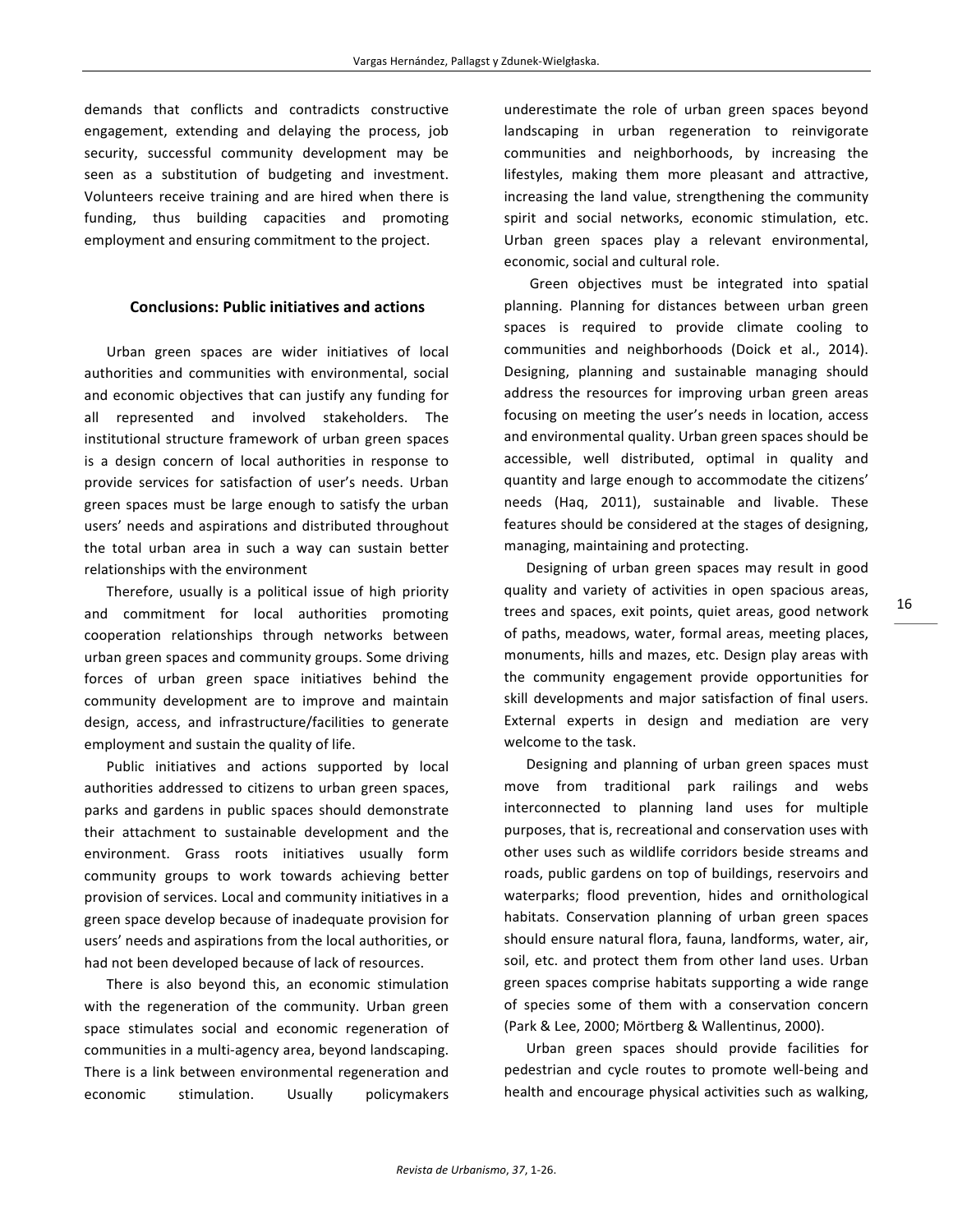jogging, trim trails, running, cycling. Other offers are to promote healthy living by providing safe routes to school or business, facilitating journeys between home, the school and the community. A green space surrounding schools lowers the levels if traffic-related pollution (Dadvand et al., 2015). Also, it is recommended to promote healthy lifestyles through growing vegetables and fruits in community urban green spaces.

Creating a sense of shared ownership for all users and stakeholders is crucial for communities using urban green spaces may result in innovativeness, creativity, resourcing, funding and care. Maintenance of facilities such as cafés involving community engagement recognizes the value of the services provided. The focus is on innovative and creative approaches to delivering urban green space services in the local communities. Innovation lies in applying principles in a more holistic approach to the urban green space as part of a wider network to meet the needs and aspirations of urban users. A green network improves environmental quality and safety by providing green routes and adjacent buildings can be business units, chapels, youth and children facilities and diversification of activities beyond to take advantage of further funding opportunities. There is no correlation between innovation practices and levels of spending.

This approach sets the framework for a greater potential for a range of creativity and innovation with the sense of empowerment and ownership steaming from the partnership collaboration between the local authorities and the users. To investigate creativity and innovation in creating alternative models and developing funding partnerships may increase budgeting, the use and spending of resources. On a plot scheme, green spaces can be adopted by groups or individuals, residents and tenant's associations in agreements with local authorities. Any plot can be of any size across to a large area of green space, taking over bits of a street by the participant of the program adopt a plot, for example, and who have responsibilities for clearing the site and maintenance. Despite that resident's upkeep the green area, however, local authorities have the responsibility of the bulk of planting and landscaping and the community may use it for public events

Urban green spaces can also be created on formerly built up areas be it residential or commercial uses (Pallagst, Fleschurz & Trapp, 2017). These areas might offer the necessary infrastructure to create additional bio economic uses such as food production (urban farming) or energy-related uses (biomass power plants).

Urban green space renewal action plans require political attention and have a wide range of environmental, economic and social regeneration, an increase in resources and investment and educational benefits, contributes to improve the urban landscape and its use for recreation and enjoyment. Planned activities in urban green spaces for development operations may include: Plant trails, biological corridors, botanical gardens, shared gardens, play areas for recreational uses, etc. 

Urban spaces that could potentially receive biodiversity should be inventoried, including open spaces, abandoned, wastelands, etc. Regarding water as an element of urban green spaces should include fountains and waterfalls with sound, water for children's play, ponds with wildlife, rivers, streams, boating lakes, etc. The provision of a skate park, wheelchair activities, a graffiti wall, outdoor chess and draughts and a community fishing space

Sport facilities in urban green spaces requires changing facilities in good conditions, dress correctly, free areas for football pitches, access to bowling greens, tennis, basketball courts, facilities for organized clubs and for casual teams and the option to join in activities without being a member. Programs involving the elderly, children, women, etc., like playing bowl contributes to more social cohesion, as it is football for youngers.

Spaces for musical group's performance provide opportunities for more cultural awareness in the community, such as active event programs of musical performance, theatre, fairs, bandstand, etc.

An inventory of resources, maintenance and building facilities will further support the urban green spaces. Finding new ways of reducing costs of maintenance without a loss of green assets such as clover fields, or using woodland spaces for recreation and protection from climatic conditions are also relevant activities. Also, involving the agricultural and agroecology use of urban green spaces and afforest derelict land green spaces is a means of reducing costs while creating economic possibilities.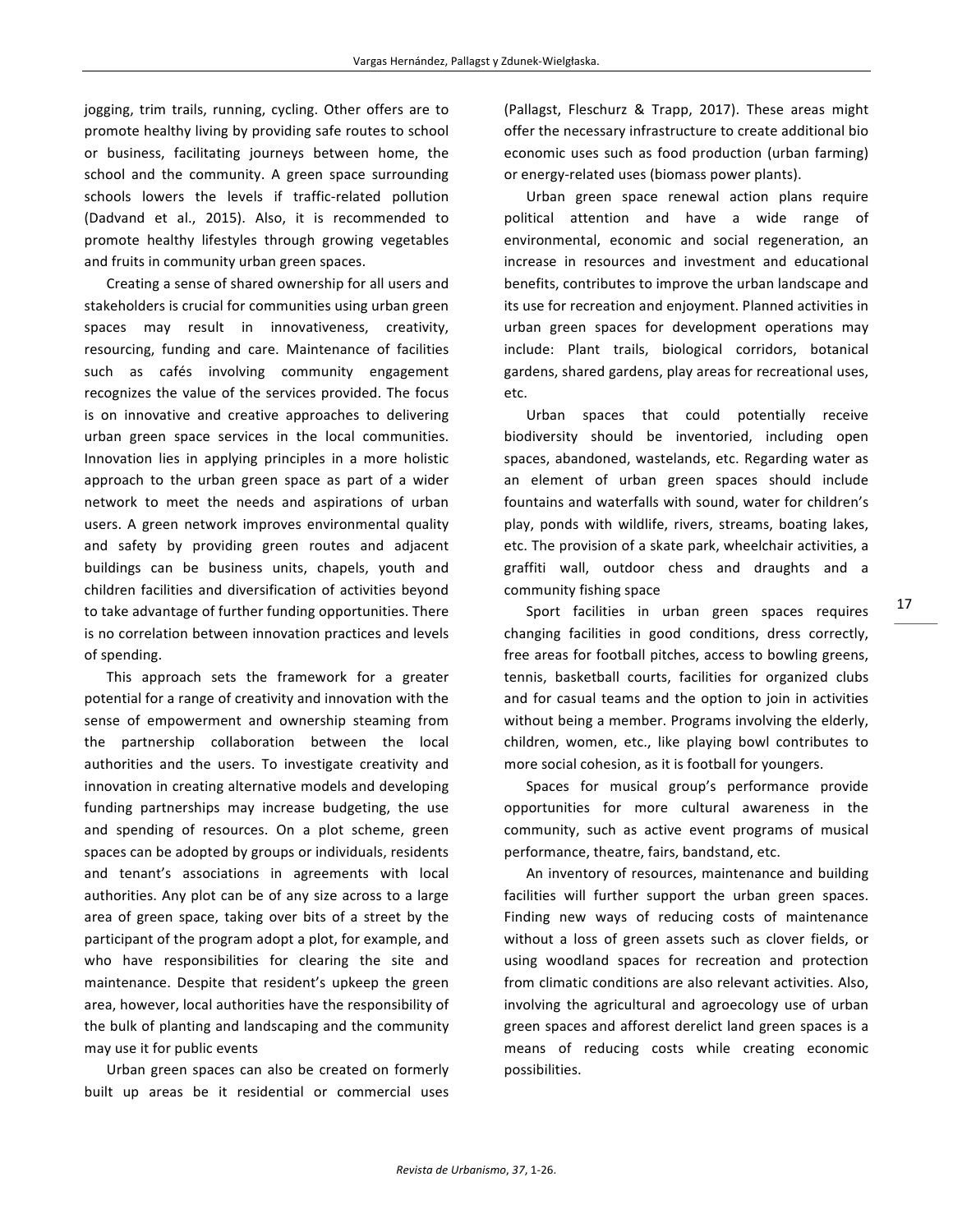Thus, further research is needed to fill the gap in the empirical literature, including lack of data in green spaces on the optimal size, characteristics, distribution and the influence on health effects (Bowler et al., 2010). Research on inequalities in urban greener environments is necessary to improve health equity. However, there is little research on the effects of green areas on carbon capture, although research on green spaces and pollution looks at the link carbon capture in green spaces capacity for pollution and absorption of particles. Research on urban green spaces on the impact on air pollution has been limited showing moderate evidences that mitigate SOx, NOx, CO and particulate matter (Konijnendijk et al., 2013; Yin et al., 2011). Urban green infrastructure contributes to carbon capture by building up soil carbon reserves (Forest Research, 2010).

Green barriers are useful in protecting from traffic emissions but require further research to clarify the

effects green street canyon geometries, wind speeds, air pollutants velocity, types of vegetation, etc. However, there is research gap reported by Bowler et al. (2010) on the cooling effect on adjacent non-green areas to urban green spaces. The impact of small green urban areas on heat have been less explored (Bowler et al., 2010; Oliveira et al., 2011).

A gap in the research on urban green space is the reduction of habitat to one independent variable such as levels of vegetation (Kuo et al., 1998a; 1998b), overlooking the structural complexity of biodiversity patterns interact with social and psychological benefits and bypassing the intangible benefits associated with socioeconomic factors (Hope et al., 2003; Kinzig, Paige, Martin, Hope & Katti, 2005; Martin, Warren & Kinzig, 2004; Pickett et al., 2001) [B]

#### **References**

- Abraham, A., Sommerhalder, K., & Abel T. (2010). Landscape and wellbeing: A scoping study on the health promoting impact of outdoor environments. *International Journal of Public Health, 2010, 55*(1), 59- 69. https://doi.org/10.1007/s00038-009-0069-z
- Alberti, M. & Marzluff, J. M. (2004). Ecological resilience in urban ecosystems: Linking urban patterns to human and ecological functions. *Urban ecosystems*, *7*(3), 241-265.

https://doi.org/10.1023/b:ueco.0000044038.90173.c 6

Alonso, R., Vivanco, M. G., González-Fernández, I., Bermejo, V., Palomino, I., Garrido, J. L., ... & Artínano, B. (2011). Modelling the influence of peri-urban trees in the air quality of Madrid region (Spain). *Environmental Pollution, 159*(8-9), 2138-2147. https://doi.org/10.1016/j.envpol.2010.12.005

- Amorim, J. H., Rodrigues, V., Tavares, R., Valente, J., & Borrego, C. (2013). CFD Modelling of the aerodynamic effect of trees on urban air pollution dispersion. *Science of the Total Environment, 461, 541-551.* https://doi.org/10.1016/j.scitotenv.2013.05.031
- Armson, D., Stringer, P., & Ennos, A. R. (2012). The effect of tree shade and grass on surface and globe temperatures in an urban area. *Urban Forestry & Urban Greening*, *11*(3), 245-255.

https://doi.org/10.1016/j.ufug.2012.05.002

Baik, J. J., Kwak, K. H., Park, S. B., & Ryu, Y.H. (2012). Effects of building roof greening on air quality in street canyons. Atmospheric Environment, 61, 48-55. https://doi.org/10.1016/j.atmosenv.2012.06.076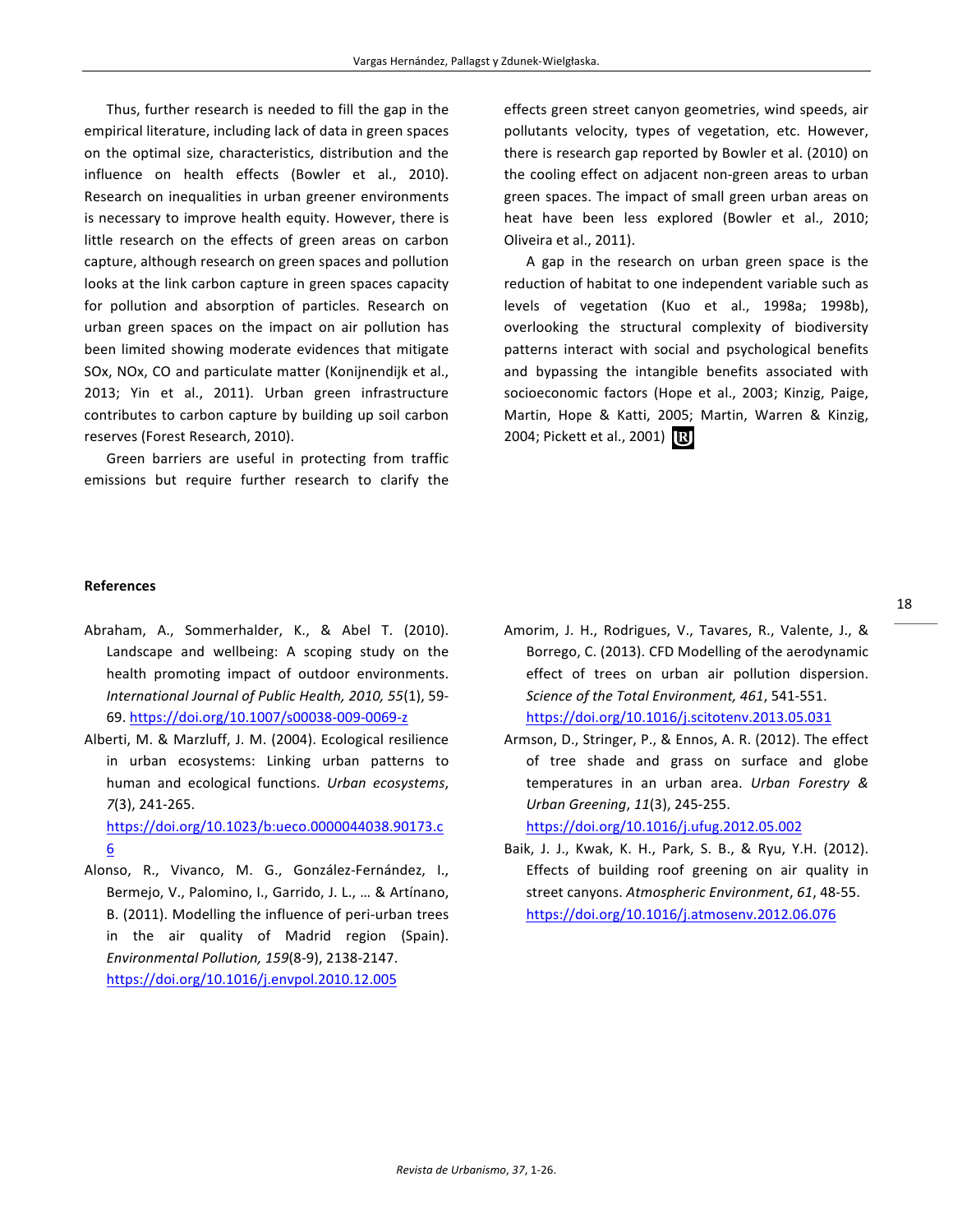- Baldock, K. C. R., Goddard, M., Hicks, D. Kunin, W., Mitschunas, N., Osgathorpe, L., Simon, G., ... & Memmott, J. (2015). Where is the UK's pollinator biodiversity? The importance of urban areas for flower-visiting insects. Proc. R. Soc. B 282: 20142849. http://dx.doi.org/10.1098/rspb.2014.2849
- Balram, S. & Dragicevic, S. (2005). Attitude towards urban green spaces. Integrated questionnaire survey and col-laborative GIS techniques to improve attitude measurement. *Landscape and Urban Planning*, *71*(2- 4), 147-162. https://doi.org/10.1016/s0169- 2046(04)00052-0
- Bassil, K. L., Cole, D. C., Moineddin, R., Lou, W., Craig, A. M., Schwartz, B., & Rea, E. (2010). The relationship between temperature and ambulance response calls for heat-related illness in Toronto, Ontario, 2005. *Journal of Epidemiology and Community Health*, jech-2009. https://doi.org/10.1136/jech.2009.101485
- Baycan-Levent, T. & Nijkamp, P. (2009). Planning and management of urban green spaces in Europe: Comparative analysis. Journal of Urban Planning and *Development*, 135(1), 1-12. https://doi.org/10.1061/(asce)0733- 9488(2009)135:1(1)
- Bilgili, B. C. & Gökyer, E. (2012). Urban green space system planning, landscape planning. Retrieved from http://www.intechopen.com/books/landscapeplanning/urban-green-space-system-planning
- Byrne, J. & Sipe, N. (2010). Green and open space planning for urban consolidation  $-$  A review of the literature and best practice. Urban Research Program, *11*.

https://research-

repository.griffith.edu.au/bitstream/handle/10072/3 4502/62968\_1.pdf

Bowler, D., Buyung-Ali, L., Knight, T., & Pullin, A. (2010). Urban greening to cool towns and cities: A systematic review of the empirical evidence. Landscape and *Urban Planning, 97,* 147-155.

https://doi.org/10.1016/j.landurbplan.2010.05.006

Buccolieri, R., Salim, S. M., Leo, L. S., Di Sabatino, S., Chan, A., Ielpo, P., ... & Gromke, C. (2011). Analysis of local scale tree-atmosphere interaction on pollutant concentration in idealized street canyons and application to a real urban junction. Atmospheric *Environment, 45*(9), 1702-1713.

https://doi.org/10.1016/j.atmosenv.2010.12.058

- Burton, E. (2003). Housing for an urban renaissance: Implications for social equity. Housing Studies, 18(4), 537-562. https://doi.org/10.1080/02673030304249
- Cao, X., Onishi, A., Chen, J., & Imura, H. (2010). Quantifying the cool island intensity of urban parks using ASTER and IKONOS data. Landscape and Urban *Planning, 96*(4), 224-231.

https://doi.org/10.1016/j.landurbplan.2010.03.008

Chen, A., Yao, X. A., Sun, R., & Chen, L. (2014). Effect of urban green patterns on surface urban cool islands and its seasonal variations. *Urban Forestry & Urban Greening. 13*(4), 646-654.

https://doi.org/10.1016/j.ufug.2014.07.006

Choi, H. A., Lee, W. K., & Byun, W. H. (2012). Determining the effect of green spaces on urban heat distribution using satellite imagery. Asian Journal of Atmospheric *Environment, 6*(2), 127-135.

https://doi.org/10.5572/ajae.2012.6.2.127

Cohen, P., Potchter, O., & Matzarakis, A. (2012). Daily and seasonal climatic conditions of green urban open spaces in the Mediterranean climate and their impact on human comfort. *Building and Environment, 51*, 285-295. 

https://doi.org/10.1016/j.buildenv.2011.11.020

- Comedia and Demos (1995). Park life: Urban parks and social renewal. Stroud, Gloucester: Comedia.
- Cornelis, J. & Hermy, M. (2004). Biodiversity relationships in urban and suburban parks in Flanders. Landscape *and Urban Planning, 69*(4), 385-401.

## https://doi.org/10.1016/j.landurbplan.2003.10.038

Coutts, A. M., Daly, E., Beringer, J., & Tapper, N. J. (2013). Assessing practical measures to reduce urban heat: Green and cool roofs. *Building and Environment, 70*, 266-276. 

https://doi.org/10.1016/j.buildenv.2013.08.021

- Department of the Environment (1996). People, Parks and Cities – A guide to current good practice in Urban *Parks*. London: HMSO.
- Dunnett, N., Swanwick, C., & Woolley, H. (2002). *Improving urban parks, play areas and green spaces*. Department for Transport, Local Government and the Regions. Retrieved from

http://www.ocs.polito.it/biblioteca/verde/improving \_full.pdf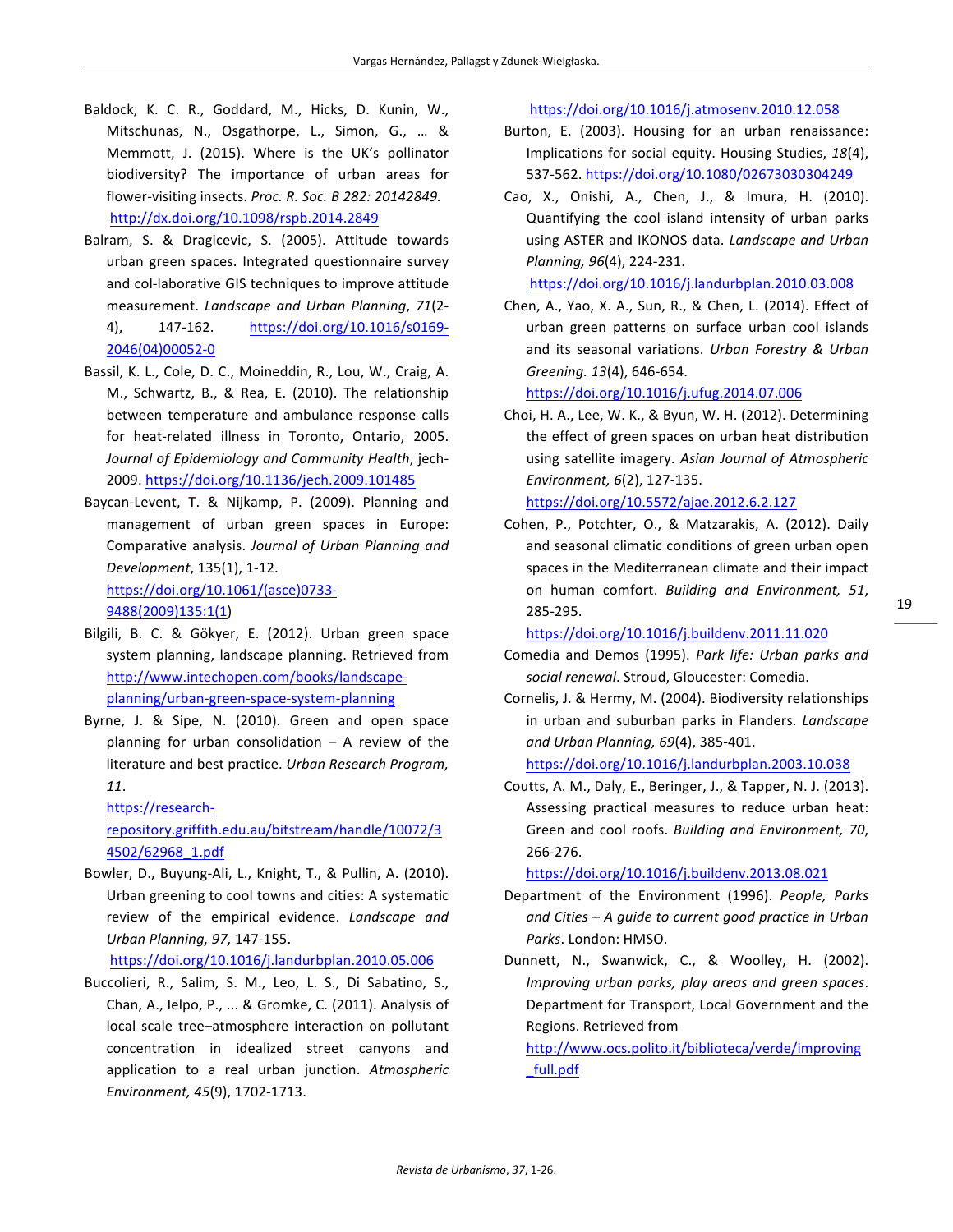- Dadvand, P., Rivas, L., Basagaña, X., Álvarez-Pedrerol, M., Su, J., De Castro Pascual, M., Amato, F., ... & Nieuwenhuijsen, M. (2015). The association between greenness and traffic-related air pollution at schools. *Science of The Total Environment, 523*, 59-63. https://doi.org/10.1016/j.scitotenv.2015.03.103
- Dadvand, P., De Nazelle, A., Triguero-Mas, M., Schembari, A., Cirach, M., Amoly, E., Figueras, F., ... & Nieuwenhuijsen, M. (2012). Surrounding greenness and exposure to air pollution during pregnancy; an

*Health Perspectives*, *120*, 1286-1290. https://doi.org/10.1289/ehp.1104609

DETR (1999). By design, urban design in the planning system: Towards better practice. Retrieved from www.odpm.gov.uk

analysis of personal monitoring data. *Environmental* 

Dobrovolný, P. (2013). The surface urban heat island in the city of Brno (Czech Republic) derived from land surface temperatures and selected reasons for its spatial variability. *Theoretical and Applied Climatology, 112*(1-2), 89-98. 

https://doi.org/10.1007/s00704-012-0717-8

Doick, K. J., Peace, A., & Hutchings, T. R. (2014). The role of one large greenspace in mitigating London's nocturnal urban heat island. The Science of the Total *Environment, 493*, 662-71.

https://doi.org/10.1016/j.scitotenv.2014.06.048

Escobedo, F. J. & Nowak, D. J. (2009). Spatial heterogeneity and air pollution removal by an urban forest. Landscape and Urban Planning, 90(3-4), 102-110.

https://doi.org/10.1016/j.landurbplan.2008.10.021

Feyisa, G. L., Dons, K., & Meilby, H. (2014). Efficiency of parks in mitigating urban heat island effect: An example from Addis Ababa. Landscape and Urban *Planning, 123*, 87-95. 

https://doi.org/10.1016/j.landurbplan.2013.12.008

Fintikakis, N., Gaitani, N., Santamouris, M., Assimakopoulos, M., Assimakopoulos, D. N., Fintikaki, M., Albanis, K., Chryssochoides, E. & Doumas, P. (2011). Bioclimatic design of open public spaces in the historic centre of Tirana, Albania. Sustainable Cities *and Society, 1*(1), 54-62.

https://doi.org/10.1016/j.scs.2010.12.001

- Forest Research (2010). Benefits of green infrastructure. *Report to Defra and CLG.* Retrieved from http://www.forestry.gov.uk/pdf/urgp\_benefits\_of\_gr een infrastructure main report.pdf/\$file/urgp\_bene fits of green infrastructure main report.pdf
- Fröhlich, D. & Matzarakis, A. (2013). Modeling of changes in thermal bioclimate: Examples based on urban spaces in Freiburg, Germany. Theoretical and Applied *Climatology, 111*(3-4), 547–558. https://doi.org/10.1007/s00704-012-0678-y
- Fuller, R. A., Tratalos, J., & Gaston K. J. (2009). You have free access to this content. How many birds are there in a city of half a million people? Diversity and *Distributions*, *15*(2), 328-337.

https://doi.org/10.1111/j.1472-4642.2008.00537.x

Gaitani, N., Spanou, A., Saliari, M., Synnefa, A., Vassilakopoulou, K., Papadopoulou, K., Pavlou, K., ... & Lagoudaki, A. (2011). Improving the microclimate in urban areas: A case study in the centre of Athens. *Building Services Engineering Research and Technology, 32*(1), 53-71.

https://doi.org/10.1177/0143624410394518

- Girardet, H. (2004). *Cities people planet: Liveable cities for a sustainable world*. London: John Wiley & Sons.
- Gregory, R. D. & Baillie, S. R. (1998). Large-scale habitat use of some declining British birds. *Journal of Applied Ecology*, *35*(5), 785-799.

https://doi.org/10.1046/j.1365-2664.1998.355349.x

- Girardet, H. (1996). The Gaia Atlas of Cities: New directions for sustainable urban living. UN-HABITAT.
- Grahn, P. & Stigsdotter, U.A. (2003). Landscape planning and stress. *Urban Forestry & Urban Greening, 2(1), 1-*18. https://doi.org/10.1078/1618-8667-00019
- Gregg, J. W., Jones, C. G., & Dawson, T. E. (2003). Urbanization effects on tree growth in the vicinity of New York City. *Nature*, *424*(6945), 183-187. https://doi.org/10.1038/nature01728
- Greenspace, (2007). The park life report. The first ever public satisfaction survey green spaces: The benefits for London Bibliography of Britain's parks and green *spaces.* Retrieved from

http://www.greenspace.org.uk/downloads/

Grimm, N. B., Faeth, S. H., Golubiewski, N. E., Redman, C. L., Wu, J., Bai, X., & Briggs, J. M. (2008). Global change and the ecology of cities. Science, 319(5864), 756-760. https://doi.org/10.1126/science.1150195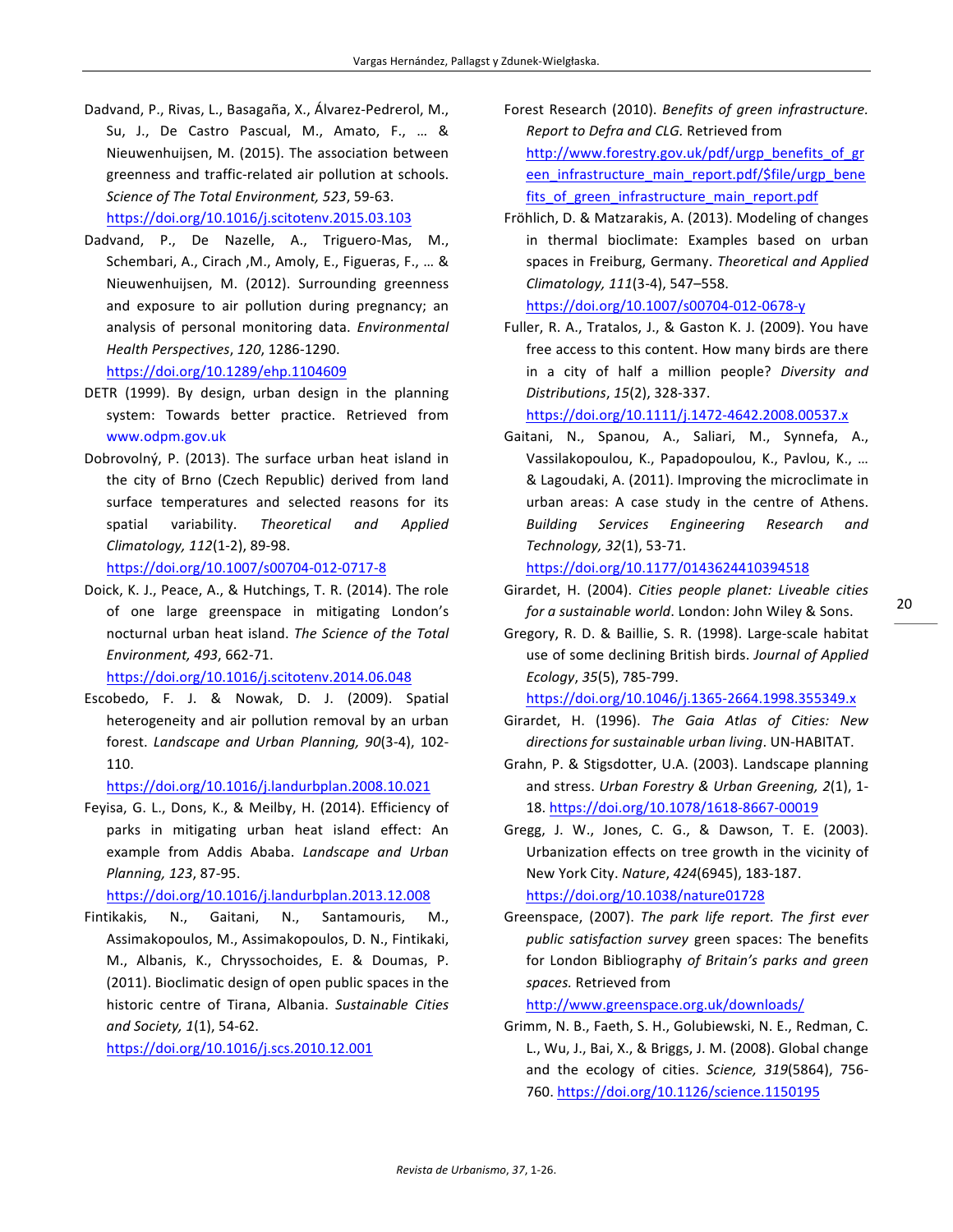- Haq, S. M. A. (2011). Urban green spaces and an Integrative approach to sustainable environment. *Journal of Environmental Protection*, *2*(5), 601-608. https://doi.org/10.4236/jep.2011.25069
- Hale, J. D. et al. (2012). Habitat Composition and Connectivity Predicts Bat Presence and Activity at Foraging Sites in a Large UK Conurbation. PLoS ONE, 7, e33300,

https://doi.org/10.1371/journal.pone.0033300

Hamada, S., Tanaka, T., & Ohta, T. (2013). Impacts of land use and topography on the cooling effect of green areas on surrounding urban areas. Urban Forestry & *Urban Greening, 12*(4), 426-434. 

https://doi.org/10.1016/j.ufug.2013.06.008M

- Hamada, S. & Ohta, T. (2010). Seasonal variations in the cooling effect of urban green areas on surrounding urban areas. *Urban forestry & Urban Greening, 9(1)*, 15-24. https://doi.org/10.1016/j.ufug.2009.10.002
- Hart, M. A. & Sailor, D. J. (2009). Quantifying the influence of land-use and surface characteristics on spatial variability in the urban heat island. *Theoretical and Applied Climatology, 95*(3-4), 397-406. https://doi.org/10.1007/s00704-008-0017-5
- Hartig, T., Mang, M., & Evans, G. W. (1991). Restorative effects of natural environment experiences. *Environment and Behavior, 23(1), 3-26.* https://doi.org/10.1177/0013916591231001
- Herold, M., Liu, X., & Clarke, K. C. (2003). Spatial metrics and image texture for mapping urban land use. *Photogrammetric Engineering & Remote Sensing, 69*(9), 991-1001.

https://doi.org/10.14358/pers.69.9.991

- Herzele, V. & Wiedeman, T. (2003). A monitoring tool for the provision for accessible and attractive green spaces. *Landscape and Urban Planning, 63*(2), 109-126. https://doi.org/10.1016/s0169-2046(02)00192-5
- Hough, M. (2004). *Cities and natural process*. London: Routledge.
- Hope, D., Gries, C., Zhu, W., Fagan, W. F., Redman, C.L., Grimm N. B., ..., & Kinzig. A. (2003). Socioeconomics drive urban plant diversity. Proceedings of the *National Academy of Sciences*, *100*(15), 8788-8792. https://doi.org/10.1073/pnas.1537557100

Hull, R. B. & Michaels, S. E. (1995). Nature-based recreation, mood change and stress restoration. *Leisure Sciences, 17*(1), 1-14. 

https://doi.org/10.1080/01490409509513239

Hwang, R. L., Lin, T. P., & Matzarakis, A. (2011). Seasonal effects of urban street shading on long-term outdoor thermal comfort. *Building and Environment, 46*(4), 863-870. 

https://doi.org/10.1016/j.buildenv.2010.10.017

- Huang, G., Zhou, W., & Cadenasso, M. L. (2011). Is everyone hot in the city? Spatial pattern of land surface temperatures, land cover and neighborhood socioeconomic characteristics in Baltimore, MD. *Journal of Environmental Management*, *92*(7) 1753- 1759. https://doi.org/10.1016/j.jenvman.2011.02.006
- Ingegärd, E. (2000). The use of climate knowledge in urban planning. Landscape and Urban Planning, 48(1-2), 31-44.

https://doi.org/10.1016/s0169-2046(00)00034-7

- Irvine, K. N. & Warber, S. L., (2002). Greening healthcare: Practicing as if the natural environment really mattered. *Alternative Therapies in Health and Medicine, 8* (5), 76-83.
- Irvine, K. N., Devine-Wrightb, P., Payneb, S. R., Fuller, R. A. Painter, B., & Gaston, K. J. (2009). Green space, soundscape and urban sustainability: an interdisciplinary, empirical study. *Local Environment*, *14*(2), 155-172.

https://doi.org/10.1080/13549830802522061

- Jesdale, B. M., Morello-Frosch, R., & Cushing, L. (2013). The racial/ethnic distribution of heat risk-related land cover in relation to residential segregation. *Environmental Health Perspectives*, *121*(7), 811-817. https://doi.org/10.1289/ehp.1205919
- Kaplan, R. & Kaplan, S. (1989). The experience of nature: *a psychological perspective*. Cambridge: Cambridge University Press.
- Kinzig, A., Paige W., Martin, C., Hope, D., & Katti, M. (2005). The effects of human socioeconomic status and cultural characteristics on urban patterns of biodiversity. *Ecology and Society*, *10*(1), 1-13. https://doi.org/10.5751/es-01264-100123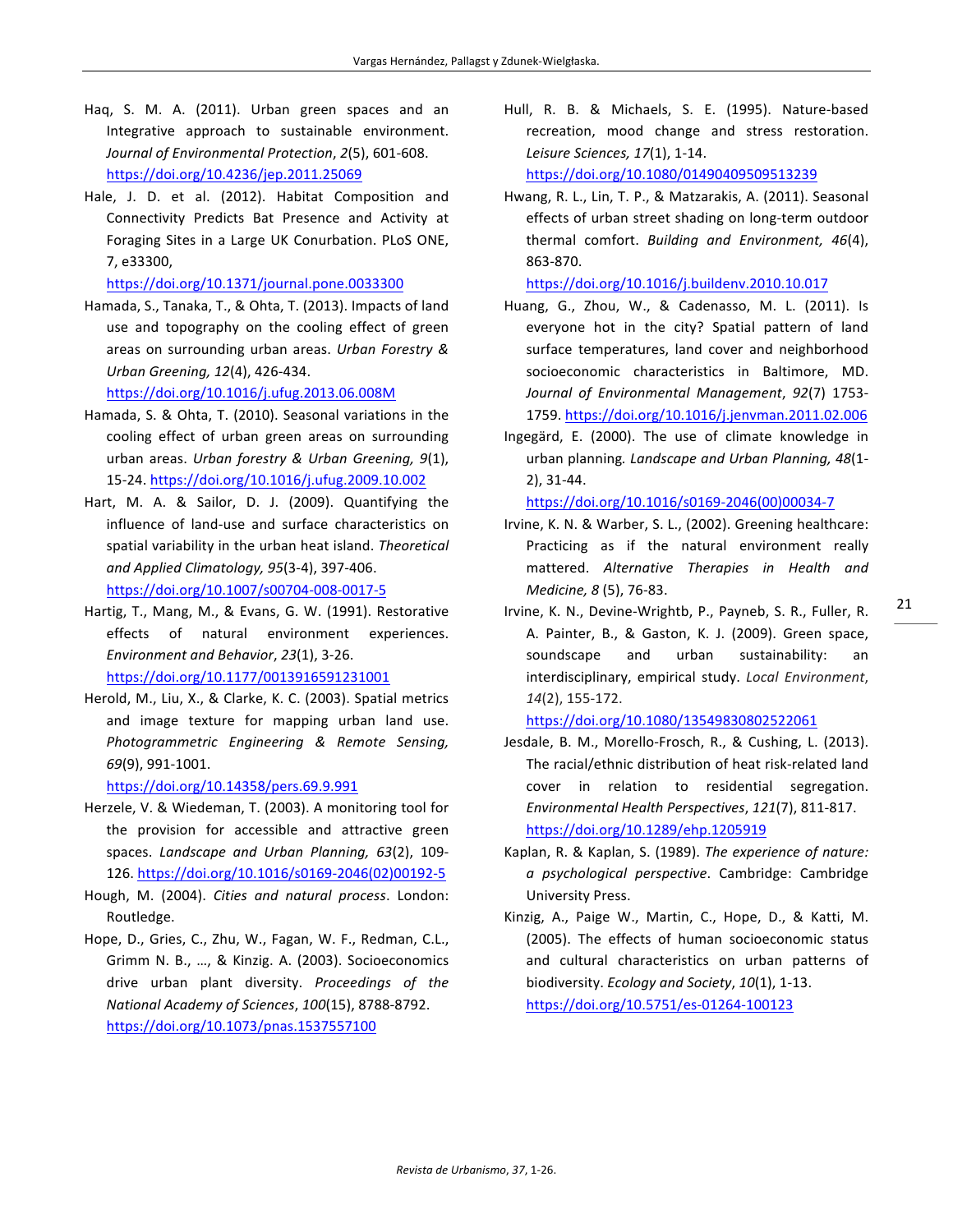- Kong, F., Yin, H., James, P., Hutyra, L. R., & He, H. S. (2014). Effects of spatial pattern of greenspace on urban cooling in a large metropolitan area of eastern China. *Landscape and Urban Planning, 128, 35-47.* https://doi.org/10.1016/j.landurbplan.2014.04.018
- Konijnendijk, C. C., Annerstedt, M., Nielsen, A. B., & Maruthaveeran, S. (2013). Benefits of urban parks: A systematic review. IFPRA World, 2012(6), 10-12.
- Konijnendijk, C. C., Annerstedt, M., Nielsen, A. B., & Maruthaveeran, S. (2013). Benefits of urban parks: A systematic review. A report for IPFRA. IFPRA.
- Koyama, T., Yoshinga, M., Hayashi, H., Maeda, K., & Yamauchi, A. (2013). Identification of key plant traits contributing to the cooling effects of green façades using free-standing walls. Building and Environment, *66*, 96-103.

### https://doi.org/10.1016/j.buildenv.2013.04.020

- Kuo, F. E. (2001). Coping with poverty: Impacts of environment and attention in the inner city. *Environment and Behavior*, *33*(1), 5-34. https://doi.org/10.1177/00139160121972846
- Kuo, F. E., Bocacia, M., & Sullivan, W. C. (1998a). Transforming inner-city landscapes: Trees, sense of safety, and preference. *Environment and Behavior*, *30*(1), 28-59.

https://doi.org/10.1177/0013916598301002

- Kuo, F. E., et al., (1998b). Fertile ground for community: Inner-city neighbourhood common spaces. American Journal of Community Psychology, 26(6), 823-851. https://doi.org/10.1023/a:1022294028903
- Lachowycz, K. & Jones, A. P. (2011). Green space and obesity: A systematic review of the evidence. Obesity *reviews*, *12*(5), 183-189.

https://doi.org/10.1111/j.1467-789x.2010.00827.x

Lafortezza, R., Carrus, G., Sanesi, G., & Davies, C. (2009). Benefits and well-being perceived by people visiting green spaces in periods of heat stress. *Urban Forestry & Urban Greening, 8*(2), 97-108. 

https://doi.org/10.1016/j.ufug.2009.02.003

Lee, A. C. K., & Maheswaran, R. (2011). The health benefits of urban green spaces: A review of the evidence. *Journal of Public Health*, *33*(2), 212-222. https://doi.org/10.1093/pubmed/fdq068

- Li, X., Zhou, W., Ouyang, Z., Xu, W., & Zheng, H. (2012). Spatial pattern of greenspace affects land surface temperature: Evidence from the heavily urbanized Beijing metropolitan area, China. *Landscape Ecology*, *27*(6), 887-898. https://doi.org/10.1007/s10980-012- 9731-6
- Lin, W., Wu, T., Zhang, C., & Yu, T. (2011). Carbon savings resulting from the cooling effect of green areas: A case study in Beijing. *Environmental Pollution, 159*(8-9), 2148-2154.

https://doi.org/10.1016/j.envpol.2011.02.035

Lynn, B. H., Carlson, T. N., Rosenzweig, C., Goldberg, R., Druyan, L., Cox, J., Gaffin S., Parshall, L. & Civerolo, K. (2009). A modification to the NOAH LSM to simulate heat mitigation strategies in the New York City Metropolitan Area. *Journal of Applied Meteorology and Climatology, 48*(2), 199-216. 

https://doi.org/10.1175/2008jamc1774.1

MacFarlane, R., Fuller, D., & Jeffries, M. (2000). Outsiders in the urban landscape? An analysis of ethnic minority landscape projects. In J. F. Benson & M. H. Roe (Eds.), *Urban lifestyles: Spaces, places, people.*  Rotterdam: Balkema. 

Mackey, C. W., Lee, X., & Smith, R. B. (2012). Remotely sensing the cooling effects of city scale efforts to reduce urban heat island. *Building and Environment*, *49*, 348-358. 

https://doi.org/10.1016/j.buildenv.2011.08.004

- Maher, B. A., Ahmed, I. A., Davison, B., Karloukovski, V., & Clarke, R. (2013). Impact of roadside tree lines on indoor concentrations of traffic-derived particulate matter. *Environmental Science & Technology*, 47(23), 13737-13744. https://doi.org/10.1021/es404363m
- Manes, F., Incerti, G., Salvatori, E., Vitale, M., Ricotta, C., & Costanza, R. (2012). Urban ecosystem services: Tree diversity and stability of tropospheric ozone removal. *Ecological Applications*, *22*(1), 349-360. https://doi.org/10.1890/11-0561.1
- Martin, C. A., Warren, P. S., & Kinzig, A. P. (2004). Neighborhood socioeconomic status is a useful predictor of perennial landscape vegetation in residential neighborhoods and embedded small parks of Phoenix, AZ. Landscape and Urban Planning, 69(4), 355-368.

https://doi.org/10.1016/j.landurbplan.2003.10.034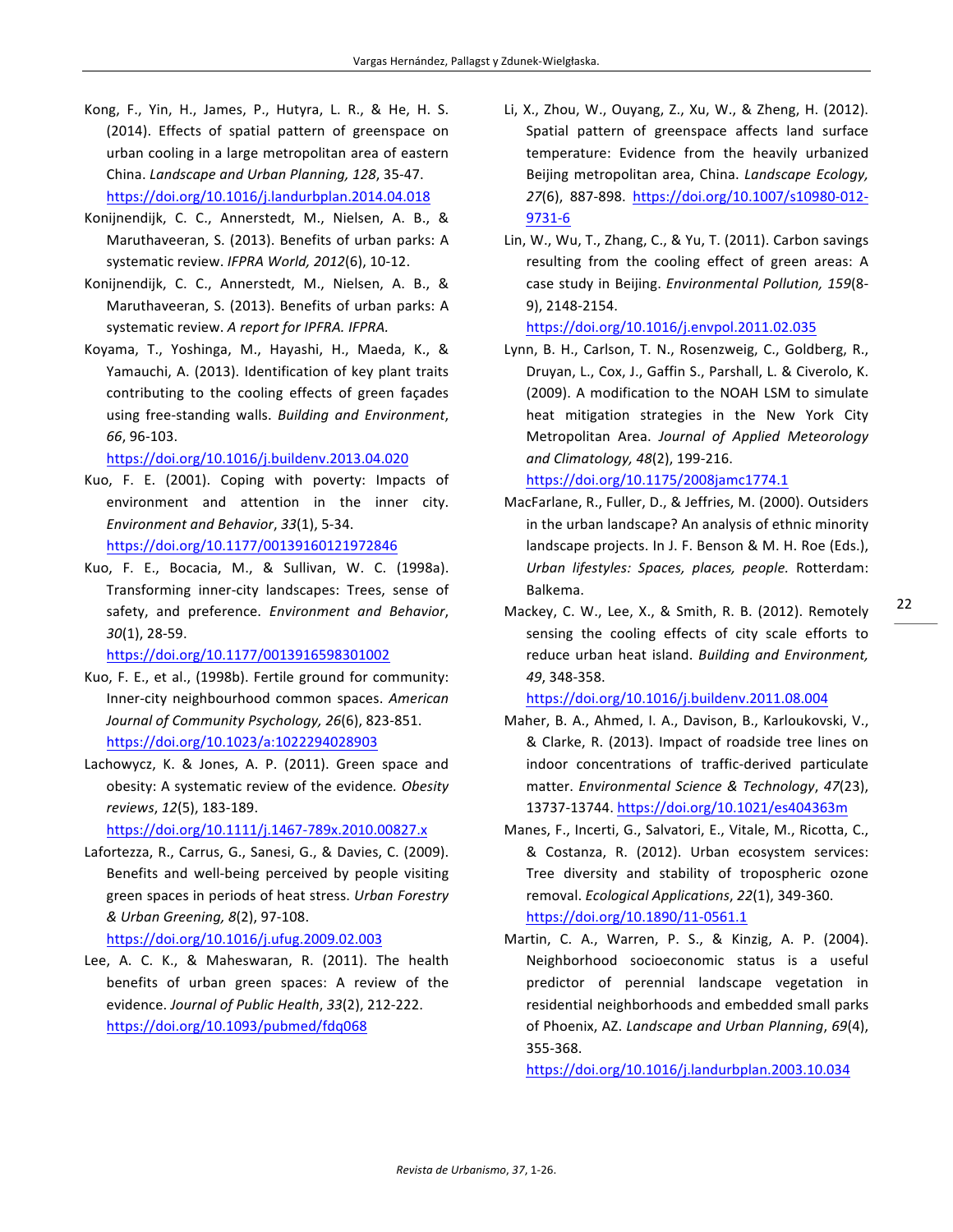- McAllister, S. (2000). Institutionalised racism in the *landscape:* The exclusion of ethnic minorities from *landscape processes*  (Unpublished manuscript, University of Sheffield, Department of Landscape).
- McPherson, E. G., Simpson, J. R., Xiao, Q., & Wu, C. (2011). Million trees Los Angeles canopy cover and benefit assessment. *Landscape and Urban Planning, 99*(1), 40-50.

https://doi.org/10.1016/j.landurbplan.2010.08.011

Meier, F. & Scherer, D. (2012). Spatial and temporal variability of urban tree canopy temperature during summer 2010 in Berlin, Germany. Theoretical and *Applied Climatology, 110*(3), 373-384. https://doi.org/10.1007/s00704-012-0631-0

Mitchell, R. & Popham, F. (2008). Effect of exposure to

natural environment on health inequalities: An observational population study. *Lancet*  372:1655- 1660. Retrieved from:

http://www.thelancet.com/journals/lancet/article/PII S0140-6736(08)61689-X/fulltext

- Moore, M., Gould, P., & Keary, B. S. (2003). Global urbanization and impact on health. *International Journal of Hygiene and Environmental Health*, *206*(4), 269-278. https://doi.org/10.1078/1438-4639-00223
- Morani, A., Nowak, D. J., Hirabayashi, S., & Calfapietra, C. (2011). How to select the best tree planting locations to enhance air pollution removal in the Million Trees NYC initiative. *Environmental Pollution, 159*(5), 1040-1047. https://doi.org/10.1016/j.envpol.2010.11.022
- Mörtberg, U. & Wallentinus, H.-G. (2000). Red-listed forest bird species in an urban environment  $$ assessment of green space corridors. Landscape and *Urban Planning*, *50*(4), 215-226.

https://doi.org/10.1016/s0169-2046(00)00090-6

- Newman, P. & Jennings, I. (2008). Cities as sustainable *ecosystems: principles and practices*. Island Press.
- Ng, E., Chen, L., Wang, Y., & Yuan, C. (2012). A study on the cooling effects of greening in a high density city: An experience from Hong Kong. Building and *Environment, 47*, 256-271.

https://doi.org/10.1016/j.buildenv.2011.07.014

Nowak, D. J., Hirabayashi, S., Bodine, A., & Greenfield, E. (2014). Tree and forest effects on air quality and human health in the United States. *Environmental Pollution, 193*, 119-129. 

https://doi.org/10.1016/j.envpol.2016.04.068

Nowak, D. J., Greenfield, E. J., Hoehn, R. E., & Lapoint, E. (2013). Carbon storage and sequestration by trees in urban and community areas of the United States. *Environmental Pollution*, *178*, 229-236,. 

https://doi.org/10.1016/j.envpol.2013.03.019

Nowak, D. J. & Crane, D. E. (2002). Document carbon storage and sequestration by urban trees in the USA. *Environmental Pollution*, *116*, 381-389. 

https://doi.org/10.1016/s0269-7491(01)00214-7

Oliveira, S., Andrade, H., & Vaz, T. (2011). The cooling effect of green spaces as a contribution to the mitigation of urban heat: A case study in Lisbon. *Building and Environment, 46*(11), 2186-2194. https://doi.org/10.1016/j.buildenv.2011.04.034

Onishi, A., Cao, X., Ito, T., Shi, F., & Imura, H. (2010). Evaluating the potential for urban heat-island mitigation by greening parking lots. Urban Forestry & *Urban Greening, 9*(4), 323-332. 

https://doi.org/10.1016/j.ufug.2010.06.002

Pallagst, K., Fleschurz, R., & Trapp, F. (2017). Greening the shrinking city–new sustainable planning approaches in the USA with the example of Flint, Michigan. *Landscape research*, *42*(7), 716-727. https://doi.org/10.1080/01426397.2017.1372398

- Park, M., Hagishima, A., Tanimoto, J., & Narita, K. I. (2012). Effect of urban vegetation on outdoor thermal environment: Field measurement at a scale model site. Building and Environment, 56, 38-46. https://doi.org/10.1016/j.buildenv.2012.02.015
- Park, C. R. & Lee, W. S. (2000). Relationship between species composition and area in breeding birds of urban woods in Seoul, Korea. Landscape and Urban *Planning*, *51*(1), 29-36.

https://doi.org/10.1016/s0169-2046(00)00094-3

Perini, K. & Magliocco, A. (2014). Effects of vegetation, urban density, building height, and atmospheric conditions on local temperatures and thermal comfort. *Urban Forestry & Urban Greening, 13*(3), 495-506. https://doi.org/10.1016/j.ufug.2014.03.003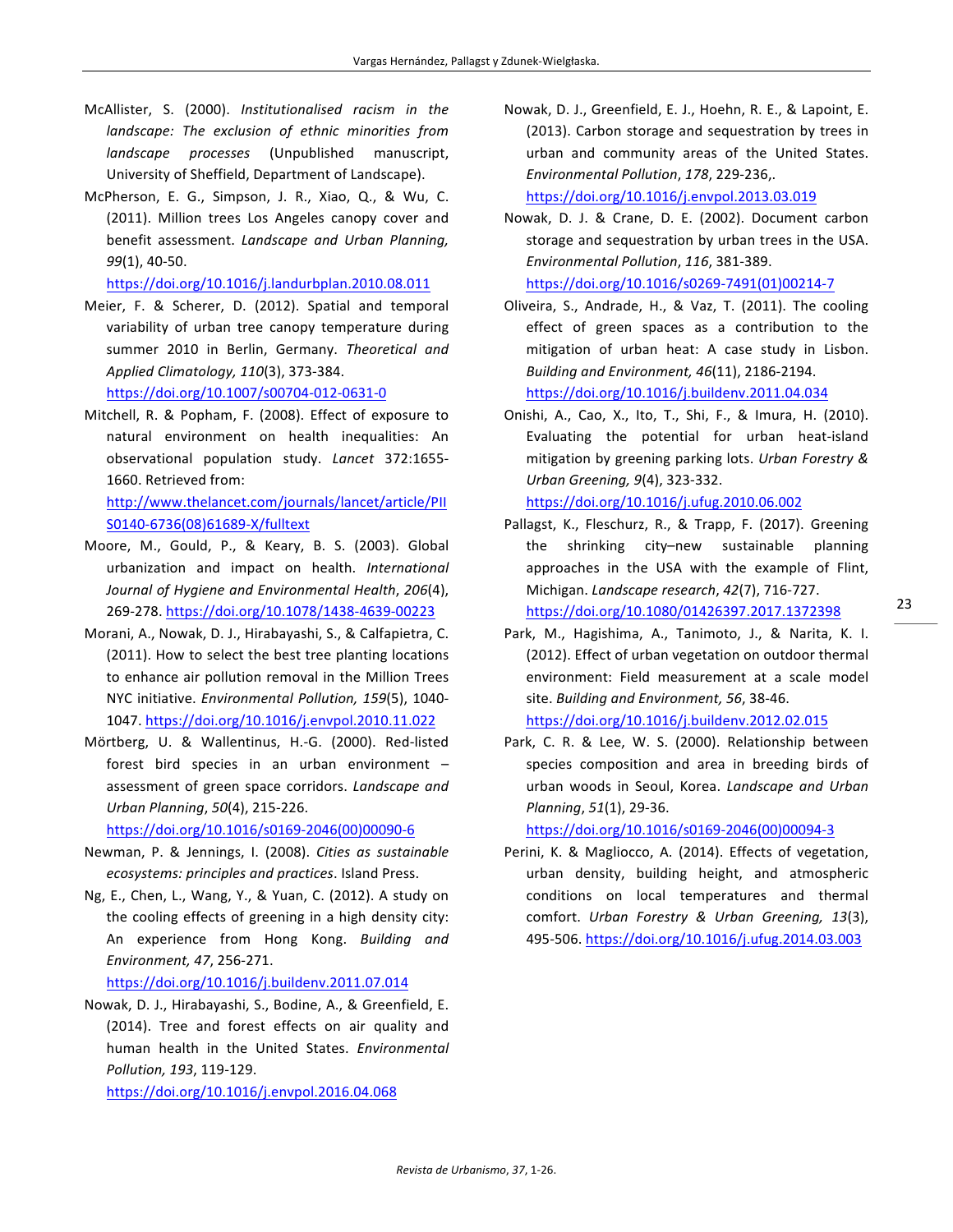Pickett, S. T. A., Cardenasso, M. L., Grove, J. M, Nilon, C. H., Pouyat, R. V., Zipperer, W. C., & Costanza R. (2001). Urban ecological systems: Linking terrestrial, ecological, physical, and socioeconomic components of metropolitan areas. Annual Review of Ecology and *Systematics, 32*(1), 127-157. 

https://doi.org/10.1146/annurev.ecolsys.32.081501.1 14012

- Rinner, C. & Hussain, M. (2011). Toronto's urban heat island-Exploring the relationship between land use and surface temperature. *Remote Sensing, 3(6)*, 1251-1265. https://doi.org/10.3390/rs3061251
- Rouquette, J. R., Dallimer, M., Armsworth, P. R., Gaston, K. J., Maltby, L., & Warren, P. H. (2013). Species turnover and geographic distance in an urban river network. *Diversity and Distributions*, *19*(11), 1429- 1439. https://doi.org/10.1111/ddi.12120
- Rowe, D. B. (2011). Green roofs as a means of pollution abatement. *Environmental Pollution*, *159*(8), 2100- 2110. https://doi.org/10.1016/j.envpol.2010.10.029
- Roy, S., Byrne, J., & Pickering, C. (2012). A systematic quantitative review of urban tree benefits, costs, and assessment methods across cities in different climatic zones. Urban Forestry & Urban Greening, 11(4), 351-363. https://doi.org/10.1016/j.ufug.2012.06.006
- Schwartz, M. W., Jurjavcic, N. L., & O'Brien J. (2002). Conservation's disenfranchised urban poor. *BioScience, 52*(7), 601-606. https://doi.org/10.1641/0006- 3568(2002)052[0601:csdup]2.0.co;2
- Shashua-Bar, L., Tsiros, I. X., & Hoffman, M. (2012). Passive cooling design options to ameliorate thermal comfort in urban streets of a Mediterranean climate (Athens) under hot summer conditions. *Building and Environment, 57*, 110-119.

https://doi.org/10.1016/j.buildenv.2012.04.019

Smith, K. R. & Roebber, P. J. (2011). Green roof mitigation potential for a proxy future climate scenario in Chicago, Illinois. Journal of Applied Meteorology and *Climatology, 50*(3), 507-522. 

https://doi.org/10.1175/2010jamc2337.1

Speak, A. F., Rothwell, J. J., Lindley, S. J., & Smith, C. L. (2012). Urban particulate pollution reduction by four species of green roof vegetation in a UK city. *Atmospheric Environment*, *61*, 283-293. 

https://doi.org/10.1016/j.atmosenv.2012.07.043

- Srivanit, M. & Hokao, K. (2013). Evaluating the cooling effects of greening for improving the outdoor thermal environment at an institutional campus in the summer. *Building and Environment, 66, 158-172.* https://doi.org/10.1016/j.buildenv.2013.04.012
- Stadt Leipzig (2003). Umweltqualitatsziele und -standards fur die Stadt Leipzig. Stadt Leipzig, Der Oberburgermeister, Amt fur Umweltschutz, Leipzig. Retrieved from

http://www.leipzig.de/imperia/md/content/36\_amt\_ fuer\_umweltschutz/umweltziele.pdf

- Steeneveld, G. J., Koopmans, S., Heusinkveld, B. G., Van Hove, L. W. A., & Holtslag, A. A. M. (2011). Quantifying urban heat island effects and human comfort for cities of variable size and urban morphology in the Netherlands. Journal of Geophysical Research: Atmospheres (1984–2012), *116*(D20). https://doi.org/10.1029/2011jd015988
- Strohbach, M. W., Arnold, E. & Haase, D. (2012). The carbon footprint of urban green space—A life cycle approach. *Landscape and Urban Planning, 104(2)*, 220-229.

https://doi.org/10.1016/j.landurbplan.2011.10.013

- Su, J. G., Jerrett, M., de Nazelle, A., & Wolch, J. (2011). Does exposure to air pollution in urban parks have socioeconomic, racial or ethnic gradients? *Environmental Research*, *111*(3), 319-328. https://doi.org/10.1016/j.envres.2011.01.002
- Sung, C. Y. (2013). Mitigating surface urban heat island by a tree protection policy: A case study of the woodland, Texas, USA. *Urban Forestry & Urban Greening, 12*(4), 474-480.

https://doi.org/10.1016/j.ufug.2013.05.009

- Susca, T., Gaffin, S. R., & Dell'Osso, G. R. (2011). Positive effects of vegetation: Urban heat island and green roofs. *Environmental Pollution, 159*(8), 2119-2126. https://doi.org/10.1016/j.envpol.2011.03.007
- Tallis, M., Taylor, G., Sinnett, D., & Freer-Smith, P. (2011). Estimating the removal of atmospheric particulate pollution by the urban tree canopy of London, under current and future environments. Landscape and *Urban Planning*, *103*(2), 129-138.

https://doi.org/10.1016/j.landurbplan.2011.07.003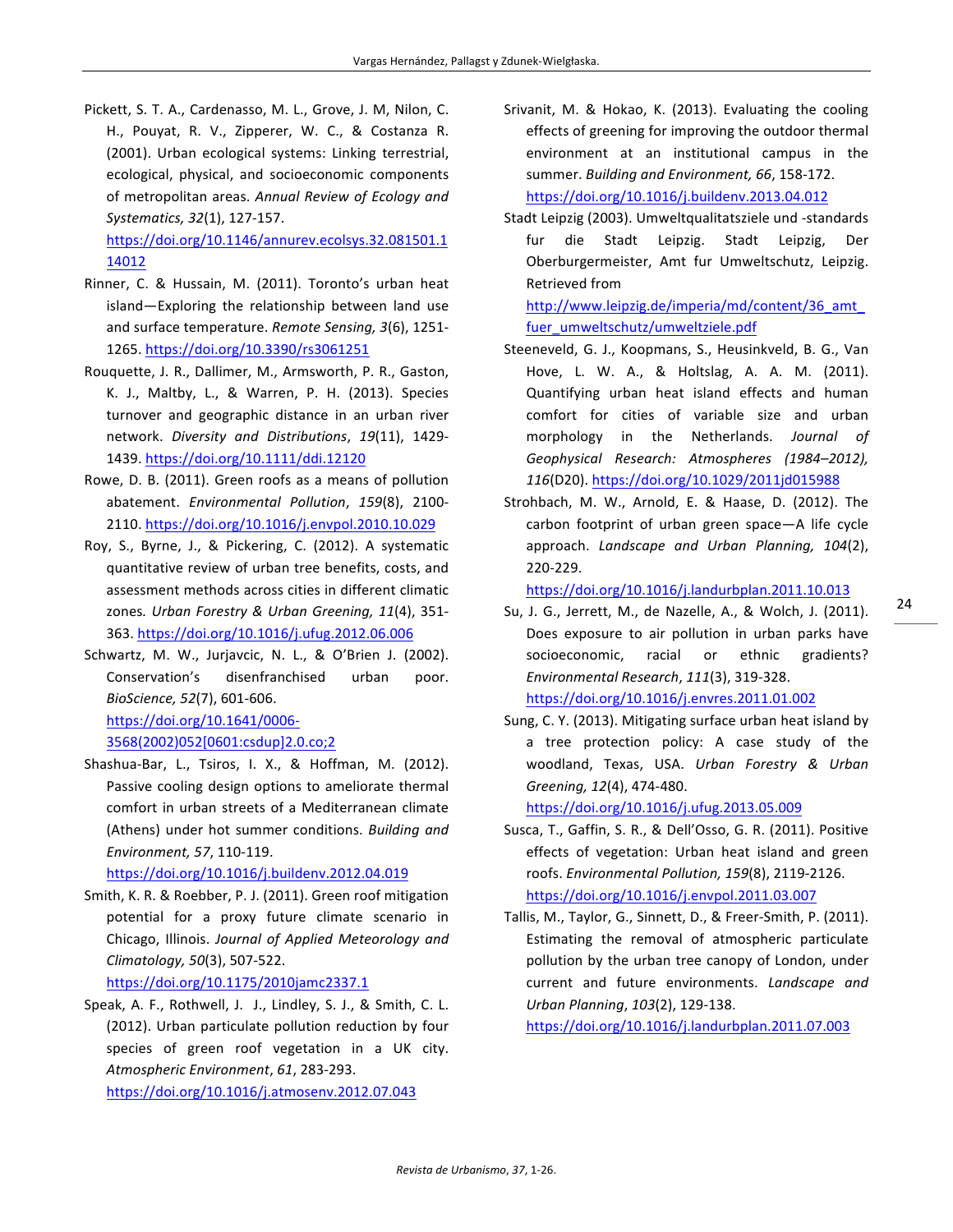Tiwary, A., Sinnett, D., Peachey, C., Chalabi, Z., Vardoulakis, S., Fletcher, T., Leonardi, G., ... & Hutchings, T. R. (2009). An integrated tool to assess the role of new planting in PM10 capture and the human health benefits: A case study in London. *Environmental Pollution, 157*(10), 2645-2653. 

https://doi.org/10.1016/j.envpol.2009.05.005

- Thomas, H. (1999). Urban renaissance and social justice. *Town and Country Planning, 68*(11), 332-333.
- Tsiros, I. X., Dimopoulos, I. F., Chronopoulos, K. I., & Chronopoulos, G. (2009). Estimating airborne pollutant concentrations in vegetated urban sites using statistical models with microclimate and urban geometry parameters as predictor variables: A case study in the city of Athens Greece. Journal of *Environmental Science and Health, Part A, 44*(14), 1496-1502.

https://doi.org/10.1080/10934520903263256

- Tuzin, B., Leeuwen, E., Rodenburg, C., & Peter, N. (2002). Paper presented at the 38th International Planning Congress on "The Pulsar Effect" Planning with Peaks, Glifada, Athens, 21-26 September 2002.
- Tzoulas, K., Korpela, K., Venn, S., Yli-Pelkonen, V., Kazmierczak, A., Niemela, J., & James, P. (2007). Promoting ecosystem and human health in urban areas using green infrastructure: A literature review. Landscape and Urban Planning, 81, 167-178. https://doi.org/10.1016/j.landurbplan.2007.02.001
- Ulrich, R. S. (2002). Health benefits of gardens in hospitals. International Exhibition Floriade. 2002. Retrieved from

http://www.planterra.com/research/research\_3.php

Ulrich, R. S. (1981). Natural versus urban scenes: some psychophysiological effects. *Environment and Behavior*, *13*(5), 523-556. 

https://doi.org/10.1177/0013916581135001

- Ulrich, Quan, X. & Zimring, C. (2010) The role of the physical environment in the hospital of the 21st Century: A once-in-a-lifetime opportunity. Report prepared for TriPoint Hospital Center. Retrieved from http://www.cleveland.com/healthfit/index.ssf/2010/ 09/blueprint\_for\_healing -- hospi.html
- United Nations (Department of Economic and Social Affairs – Population Division). (2014). World Urbanization Prospects: The 2014 Revision, Highlights (ST/ESA/SER.A/352). (2014).

Van Herzele, A. & de Vries, S. (2011). Linking green space to health: a comparative study of two urban neighbourhoods in Ghent, Belgium. *Population and Environment, 34*(2), 171-193. 

https://doi.org/10.1007/s11111-011-0153-1

Vidrih, B. & Medved, S. (2013). Multiparametric model of urban park cooling island. *Urban Forestry & Urban Greening*, *12*(2), 220-229. 

https://doi.org/10.1016/j.ufug.2013.01.002

Wania, A., Bruse, M., Blond, N. & Weber, C. (2012). Analyzing the influence of different street vegetation on traffic-induced particle dispersion using microscale simulations. Journal of Environmental Management, *94*(1), 91-101. 

https://doi.org/10.1016/j.jenvman.2011.06.036

Weber, N., Haase, D., & Franck, U. (2014). Zooming into temperature conditions in the city of Leipzig: How do urban built and green structures influence earth surface temperatures in the city? The Science of the *Total Environment, 496*, 289-298. 

https://doi.org/10.1016/j.scitotenv.2014.06.144

- White, M., Alcock, I., Wheeler, B., & Depledge, M. (2013). Would you be happier living in a greener urban area? A fixed effects analysis of panel data. European Centre for Environment and Human Health. Retrieved from http://www.ecehh.org/publication/would-yoube-happier-living-greenerurban-area
	-

25

- Williams, K., Burton, E., & Jenks, M., (2000). Achieving sustainable urban form. London: E&FN Spon.
- Wolf, K. L. 2010. Active Living A Literature Review. Retrieved from

http://depts.washington.edu/hhwb/Thm\_ActiveLivin g.html

- Wong, G., Greenhalgh, T., Westhorp, G., Buckingham, J., & Pawson, R. (2013). RAMESES publication standards: meta-narrative reviews. BMC medicine, 11(1), 20. https://doi.org/10.1186/1741-7015-11-20
- Woolley, H. & Rose, S. (undated). The value of public space. How high quality parks and public spaces *create economic, social and environmental value*. CABEspace. Retrieved from

http://webarchive.nationalarchives.gov.uk/20110118 095356/http:/www.cabe.org.uk/files/the-value-ofpublicspace.pdf